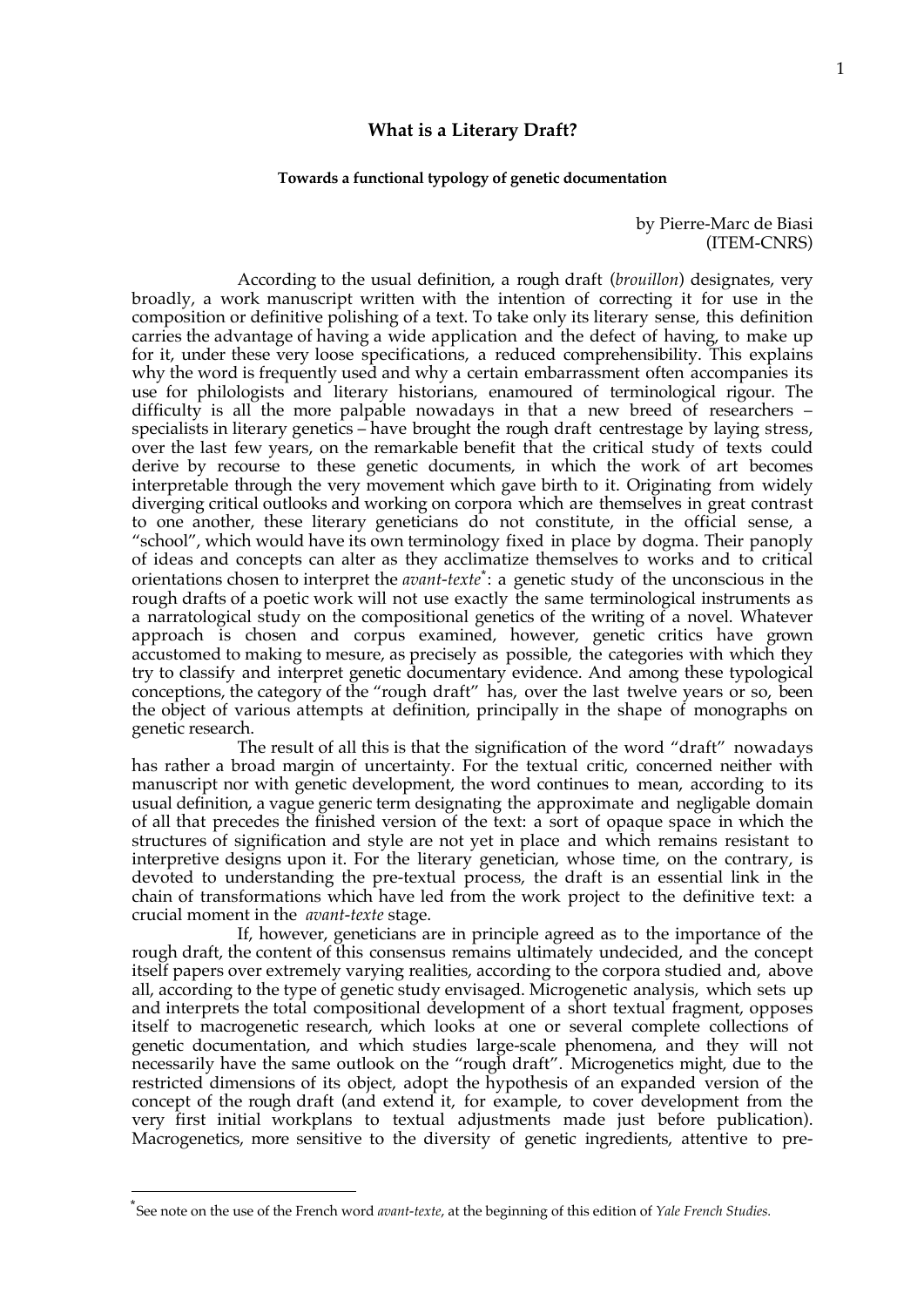textual structuration problems, and studying objects of vast dimensions (thousands of pages long, for example), will have a tendency to privilege a more tightly marshalled definition of the rough draft, conceiving of it exclusively as the compositional space, completely distinct from manuscripts concerned with the pre-planning, the structuring of the scenario, or documentary research. In short, each will develop their definition of the rough draft in accordance with their objectives. While this attitude appears perfectly justified when the definitional principle is clearly announced, it still seems that an overall consideration of the problem has not as yet been forthcoming. This will be the aim of the present typological study, within the specified limits of one genre.

Defined as instrumental to the composition and honing of a text, the rough draft constitutes a step almost always indispensable for the writer, which leads one to reflect that, in one form or another, drafts have probably always existed, even if few examples prior to the middle of the 18th century have survived to our times, with the exception of a handful of cases all the more striking because of their rarity<sup>1</sup>. By contrast, because of significant cultural and intellectual changes which modified thinking and behaviour from the latter half of 18th century Europe onwards, literary drafts have been preserved, by the writers themselves, with some care, right through the 19th and 20th centuries, and sizeable collections of manuscripts represent the great literary corpora of this period in archives today. In the case of certain works, practically every handwritten piece of work can be accounted for. Research in these archives shows that the use of the rough draft varies very considerably depending on genre and author, and sometimes, in the case of a single author, on the work. While non-existent or very little used by some writers, the rough draft reveals itself to be, in the majority of cases, a decisive step in the creative work. Using different writing techniques, but comparable amounts of work, each page of definitive text called for five or six pages of drafts for novelists like Balzac or Flaubert; tricky passages possibly demanding up to fifteen or twenty pages of successive redraftings. In the Flaubert archives, the rough drafts of *Madame Bovary* come to thousands of pages (including scenarios, copies and documentary research, a total of around 3700 large manuscript pages); around 2500 sheets for *l'Éducation sentimentale* are to be found, written for the most part on both sides, and, together with the preparatory notes, close on 3500 sheets for *Bouvard et Pécuchet*. In contrast to the definitive manuscripts studied by philologists from the 19th century onwards, these "snarled-up" ("*embrouillés*") documents, covered in crossings-out and additions, often difficult to order and decode, have only recently acquired the status of research object worthy of systematic analysis. By substituting the study of the writing processes (which implies a systematic examination of the whole collection of a work's manuscripts) for the list of variants (compiled by philologists almost exclusively on the basis of the definitive manuscript or, at best, on the very last compositional states), genetic criticism has placed the rough draft at the centre of its investigations.

From the point of view of the genesis of a work, the rough draft can be considered as a sort of text laboratory, in which it becomes possible to piece back together an essential phase of the writer's work, by tracing each one of the writing movements, observing, as if at the time it took place, choices, indecisions among the array of invented possibilities, bursts of speed and moments of discouragement or block in the composition, sudden inspirations or chance errors that sweep aside the difficulties and set the writing off again in a new direction. The rough drafts tell a kind of day by day story at once logical, symptomatic of affect and phenomenological, which is none other than the life of the writer at work: a secret tale, almost always absent from literary biographies, and which constitutes nevertheless the crux of what we would like to know about the author. Above all, however, it is in the rough drafts that the exact role that might have been played by this or that source in the composition can be identified and evaluated; the location and the bearing of autobiographical inspiration in the writing can be pinpointed; and the narrative, dramatic or symbolic structures, which will constitute the very foundations of the work, can be seen being built up, piece by piece. In short, the rough draft enables us to be present at the birth of the motivations, strategies and

<sup>1</sup>Some manuscripts of Petrarch's work, for example, as well as Montaigne's *Essais*, Pascal's *Pensées*, etc.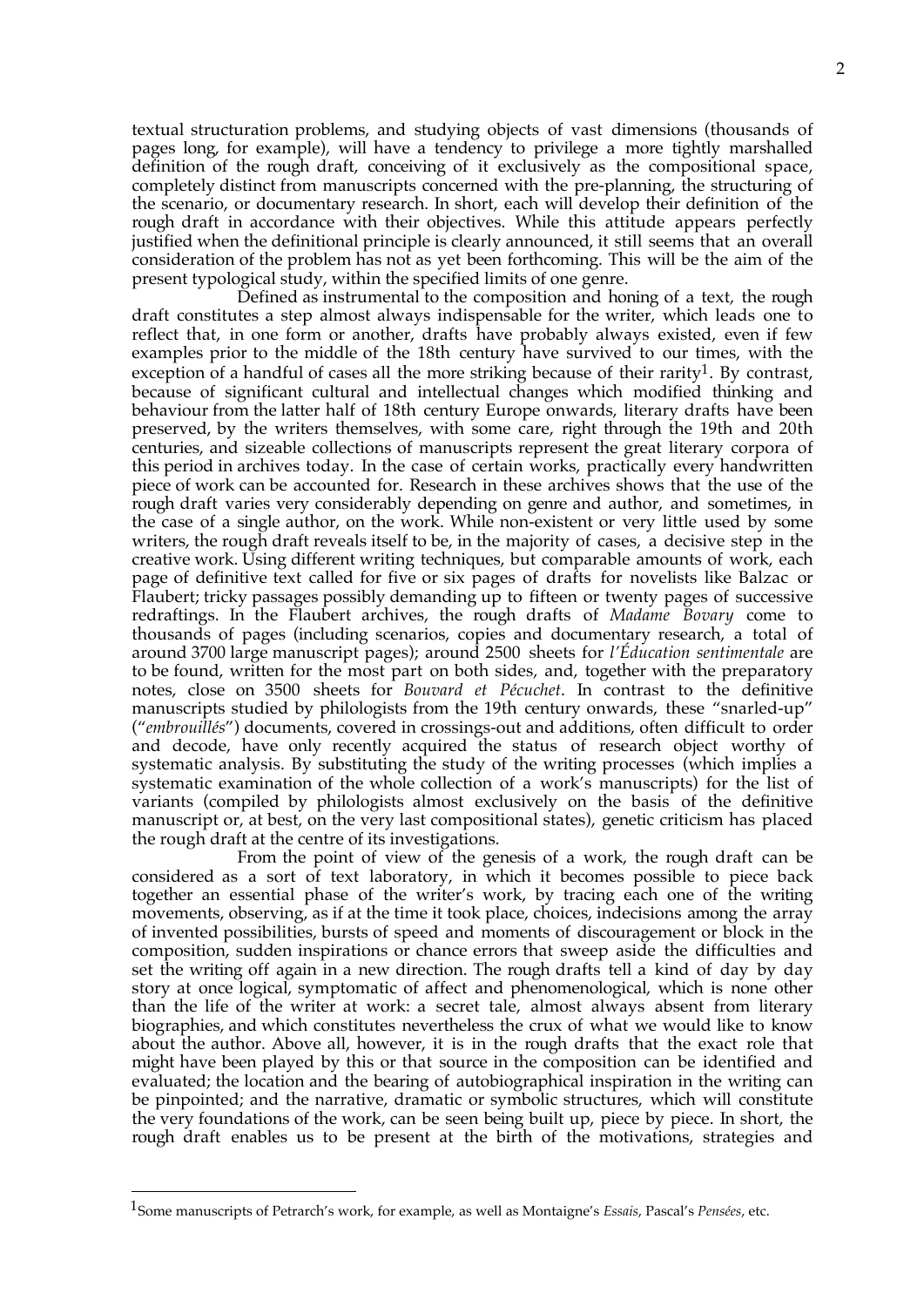metamorphoses of writing, which more often than not, labours precisely at effacing its own tracks, and at rendering its mechanisms untraceable, secret or problematic in the completed form of the definitive text. The rough draft offers criticism an essential sphere within which to justify interpretations that the text often leaves in a hypothetical state, and sometimes even in a state of simple conjecture.

## One moment in the writing process

1

Although the rough draft represents an essential document for the understanding of the work in the light of the overall process, of which the work is the effect, it nevertheless constitutes only a moment of this process: a central moment, to be sure, which forms the very heart of its genetics, but an intermediary and provisional moment, caught between two other universes, that of the initial *conception* of the project which in general precedes it, and that of the *preparation for publication* of the text, which follows it. Between initially hypothetical workplans, notes and scenarios, which permit the study of the project's birth, and the finishing touches to an already completed text, only grooming its appearance by tweaking at a few minor details in the definitive manuscript and at proof stage, the rough drafts constitute the very universe of the *composition*: the moment when the project passes from the state of hypothetical schema to the state of textualized verbal material and becomes involved in a succession of metamorphoses which, at a certain stage in the process, will produce the decisive tip from possibility to necessity, from probability to proof. This could be termed the moment of coagulation of the work. The rough drafts enable the observation of this phenomenon: how something which, up till then, had been nothing but a hypothetical product of the work of writing, changes into a regulatory and causal authority. At a certain point of development, an advanced state of drafting settles like a dividing line across the history of the *avant-texte*, showing that an insistent image of the text has acquired enough density and stability to give rise to and police all further transformation of its form by the activation of its own controls. It is the modalities and limits of this series of mutations that I hope to specify here, by demonstrating through a typological description how this compositional step, while possessing an overall identity and coherence within the genetic process, is far from constituting a simple transition, but is rather itself transformed by the way in which quite distinct writing activities are put to work, belonging despite their interdependence, to a logical, complex, mediated and diversified scenario.

The ideal way to arrive at my goal would be, it seems logical to believe, to set up this typology on the basis of a vast assemblage of genetic corpora which would embrace several centuries of literary production, in diverse linguistic cultures, and with as wide a spectrum of genres as possible at its disposal. The realization of such an undertaking could hardly happen overnight. Over and above its unrealistic side, however, it seems perhaps doubtful that such an ambition could even be pertinent from a scientific point of view: the genetic approach lends itself only poorly to theoretical speculation about transhistorical and transgeneric totalities; it seems better suited to relative generalities which allow for historical delimitation, for specific generic constraints, and for oddities which can become normative in the history of genres. I will come back to this. In contradistinction to this vast undertaking, the proposition of a functional typology which follows constitutes a partial approach, based on the study of a few corpora, in the context of a genetic study focused exclusively on prose works. Flaubert's manuscripts, particularly rich and complex from a typological point of view, have been selected as a foundation for my thinking, without, that is, neglecting particularities appropriate to other narrative corpora, and with the ambition of creating a typological tool applicable to numerous other collections of genetic material<sup>2</sup>. The analysis of Flaubert's manuscripts brings to light a considerable number of document types; this inventory may prove to be inadequate by excess for other genetic studies, for which the compositional documents are often more limited in number and type. In most respects, however, the system works

<sup>&</sup>lt;sup>2</sup>While remaining for the most part more attentive to Flaubertian genetic documentation, I have tried to integrate most of the obsevable mechanisms in the genetics of Balzac, Hugo, Zola and Stendhal (in the 19th century) and of Proust, Aragon, Sartre, Giono and Beckett (in the 20th century).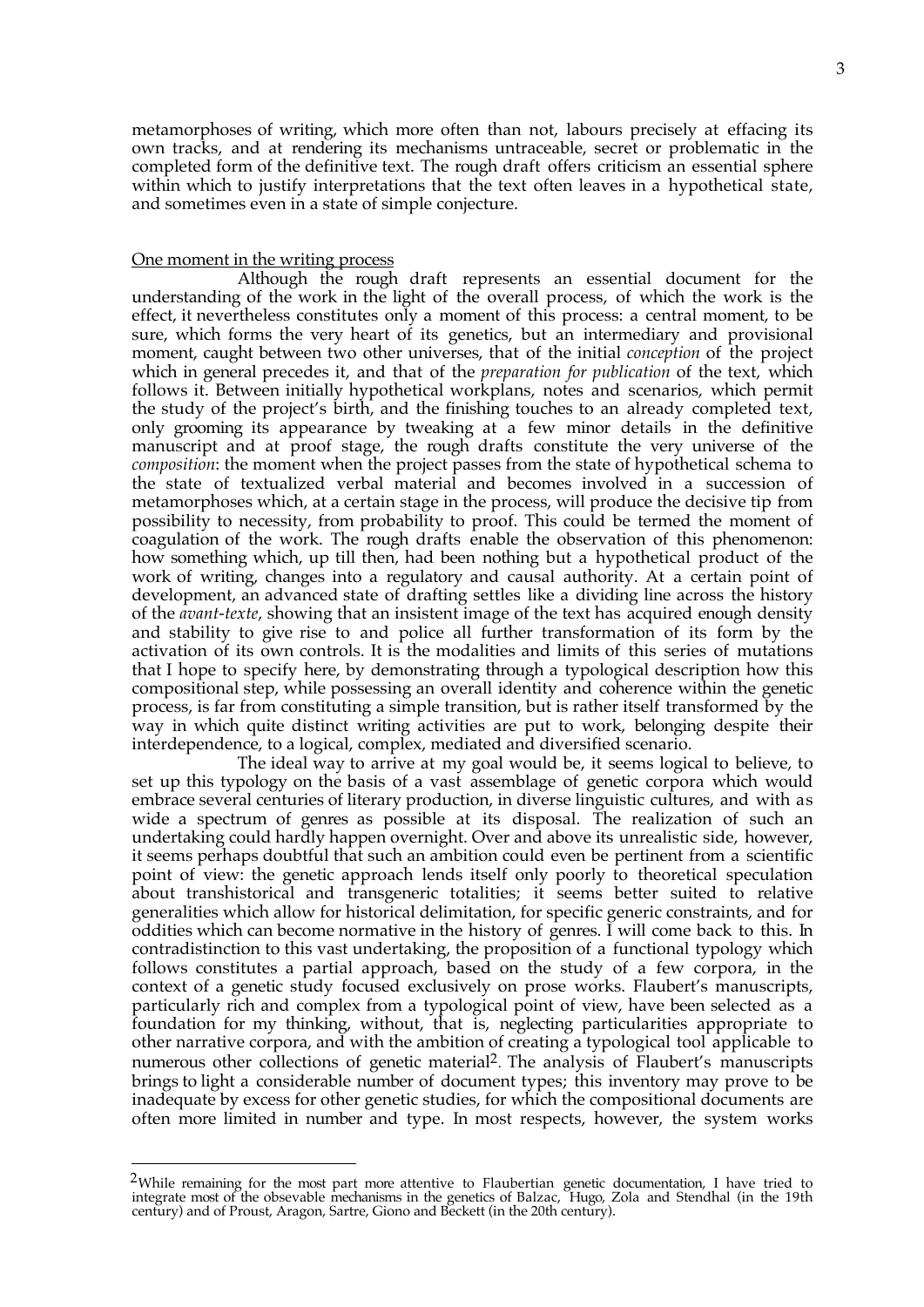(almost) as if compositional collected materials could be interpreted in this typology's terms, on condition that certain stages or genetic categories are deemed void or nonexistent. The particularities specific to certain corpora will obviously entail a refocusing each time the typology is applied, which might, for example, cause redistributions of intensity to show up, in the relative importance granted by the writer to this or that phase of the process, or changing preferences as to the type of documents the writer uses for the composition proper, without, one hopes, these particular configurations disrupting the general typology to the point of calling the whole conceptual arrangement into question.

I will define the *collection of genetic documentation* (*dossier de genèse*) as the whole body of known, classified and transcribed work manuscripts and documents, connected with a text whose form has reached, in the opinion of its author, a state of completion or near completion. When fairly complete, the genetic documentation of a published work generally exhibits four overarching genetic phases which I have entitled the pre-compositional, compositional, pre-publication and publication phases<sup>3</sup>. Each one of these four phases can be broken down into several moments and several functions to which the individual types of manuscripts are related. The body of documents generally referred to as "rough drafts" of a work corresponds for the most part to manuscripts from the second phase (labelled "compositional"), but, in certain cases, this body can also include some entries grouped under the first phase ("pre-compositional"), prior to it, and certain mutations normally grouped under the third phase ("pre-publication"), after it.

To take just the compositional phase, the study of manuscripts often enables us to make out several steps which cause *developed scenarios, general sketches* and *partial roughouts* to succeed each other (with the function, for example, of developing the contents of an *inital workplan* or *scenario*, sometimes without shaking off the list-like or sub-compositional style which characterised the first phase). These are followed by *notes on documentation to be used in composition*; then a succession of compositional states in the true sense (that is, true *rough drafts*, which proceed progressively to full sentences, and possibly to the admixture of various documentary sources, in a general process of structuring and articulating the material-turned-text). Finally, we can distinguish a series of *advanced rough drafts* followed by *fair copies* more or less reworked (undertaking rewrites and specific corrections to an already stabilized base text), in the stage which immediately precedes the fair copy of the *pre-definitive manuscript*, and then the *final manuscript*. These last belong to the pre-publication phase but can still sustain substantial modifications.

It can be seen that an understanding of the "rough draft" can only be constructed differentially: it only makes sense, because of its mediatory and heterogeneous nature, when brought into a relationship with a whole set of functions and documents which can hail from quite distinct moments of the process of the *avant-texte*'s evolution.

In order to consider this more closely, I think this is the moment to present, in synthetic and synoptic guise, a general table of the stages, phases and operational functions which enable the ordering of different types of manuscript according to their location and status in the process of production of a work. The complete conception of the "rough draft" can then be seen represented in the context of an evolution in which it constitutes only a transition (more or less expandable according to the extension required for the concept) in the chain of transformational phenomena which lead from the initial idea to the published text.

#### **Typology of Genetic Documentation**

 $3$ 'Les phases de la genèse et la question de l'édition téléologique' {'Genetic Phases and the Question of Teleological Publication'}, paper given at the bilateral Franco-Russian conference 'Methodology in the Critical Edition', at Pushkin House, Leningrad (Saint Petersburg), October, 1989 (papers published in Russian). Text reprinted in a simplified form as 'Genetic Criticism' in *Introduction aux Méthodes critiques pour l'analyse littéraire (Introduction to Critical Methods for Literary Analysis)*, ed. by D. Bergez (Paris: Bordas, 1990), pp. 5- 40.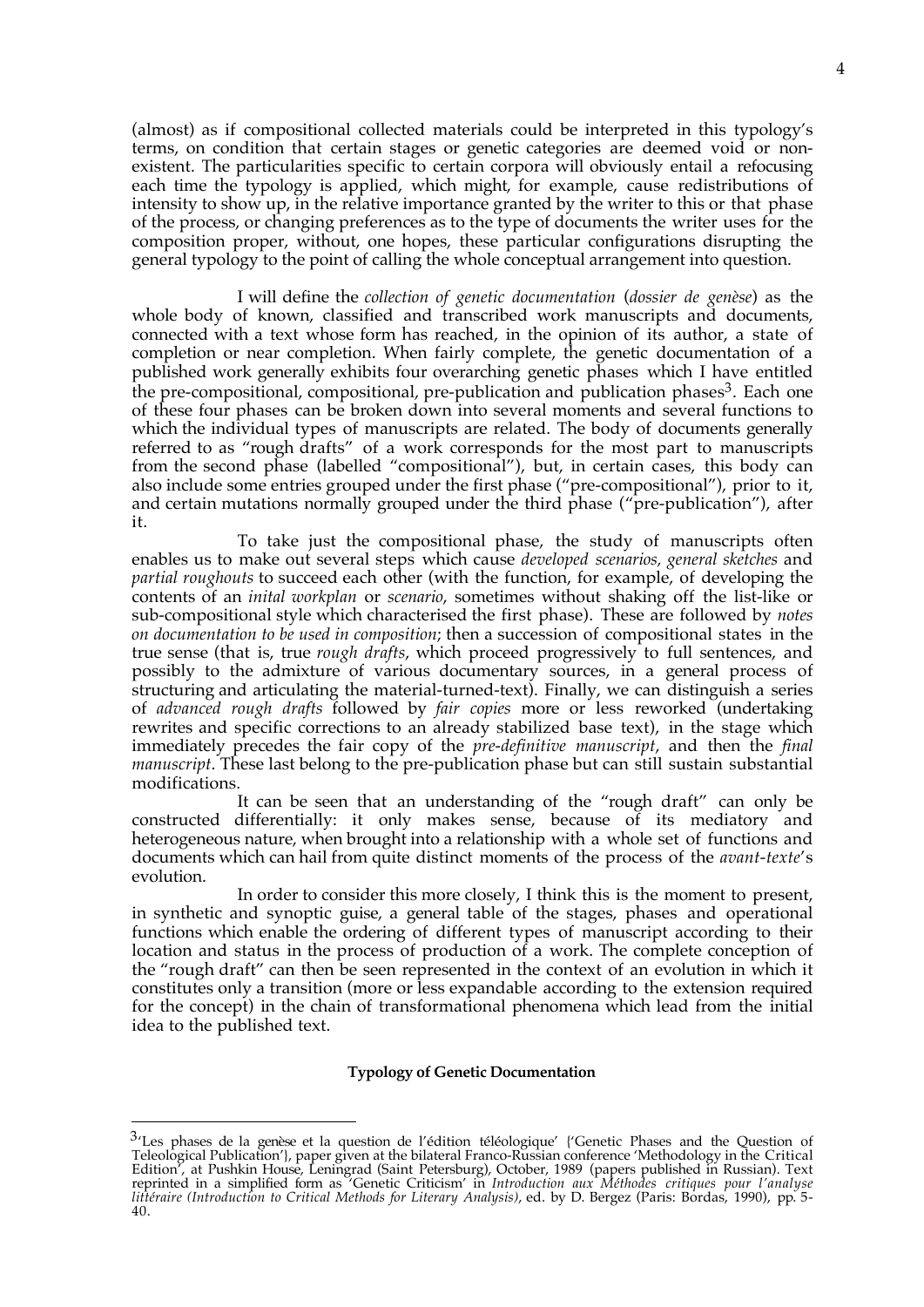{the table should be inserted at this point}

## **Functional Typology of Genetic Documentation**

This typology, then, relocates the question of rough drafts into the context of a global evolution.

#### **Process and Chrono-typology**

This functional typology of genetic documentation is presented as a table with two ways in. The horizontal axis realigns the different categories of genetic documents, by sub-group, according to their operational function and on the basis of their alliance with a definable moment of the genetic process. From left to right, the table can be read as the framework of a completed genetic study: it moves from process to documents, from the widest typological conceptions to the most finely-tuned of descriptive categories. From right to left, the logic is instead that of a study which takes semiempirical data (the genetic ordering of genetic documentary material) as a starting-point from which to piece back together the over-arching articulations of the genetic movement, to identify the processes at work and construct a global interpretation of the collected evidence.

The vertical axis presents the genetic process as a continuum and enables the realignment of the different document types by the chronological and logical order which links each step of the process along the temporal axis. It leads from a provisional *avant-texte*, where the hypothetical traces of the very first formulation of a compositional pre-project may be perceived, still in the unnameable state of vague, unstable idea, right through to the possibility of handwritten corrections made by the dying author to the final edition of the work printed in his or her lifetime. Conceived of in this way, the table is intended to represent the complete spectrum of the transformations which constitute the very object of the genetic approach: the writing process, described according to its stages, its phases, its operational functions and according to the types of document which are linked to each of these sequences. This typology is a chrono-typology: each of the denoted moments takes on meaning from the relationship of contiguity by which it establishes itself as the intermediary link in a chain of modifications developing along the axis of a temporality and logic: that is, of a teleology.

This teleology, however, with its heuristic and structural undertones, does not imply any finalist presupposition at all. The table presents the continuous unfurling of a general model of pre-textual production which allows us to take in a full cycle, synoptically, going from a crystallization of a primitive pre-project to the publication of the printed work. Yet this continuity is only a model, which, when used to interpret a real genetic evolution, must take into account all sorts of ruptures, doubts and reversals: until the "pass for press" stage is reached, that is, throughout the pre-textual coming into being of the work, nothing can ever be considered as absolutely guaranteed. The inital processes can set off one or more "false starts" which in some cases end up in a blockage serious enough to put off the composition by several months, sometimes by several years; even in the compositional period itself, when the project would seem to be safely in place, radical doubts can lead the writer to give up his or her original idea completely, so as to follow up leads that nothing (or almost nothing) had prepared us for; and even at the far end of the journey, at the final step of the corrected proofs, the *avant-texte* can still undergo considerable upheavals which will radically modify the image and dimensions of the text eventually published.

This typology then, should be seen, not as the picture of the actual genetic unfolding, along the axis of time, but as the abstract diagram of the logical links which let us name and classify genetic documentation relative to its function. If, apparently at the last step of proof correction, the writer is not content just to tinker with details, and if he or she then takes up the practically finished text again, against all expectation, in order to plunge into a new campaign of large-scale rewrites, then it could reasonably be said that these corrected proofs function for the writer as a new tool for textualization, that is as a rough draft or a corrected fair copy. It can be said, for this particular case, that, contrary to type, the pre-publication phase, theoretically given over to the manuscript's finishing touches, has been given a compositional function. Although by no means frequent, these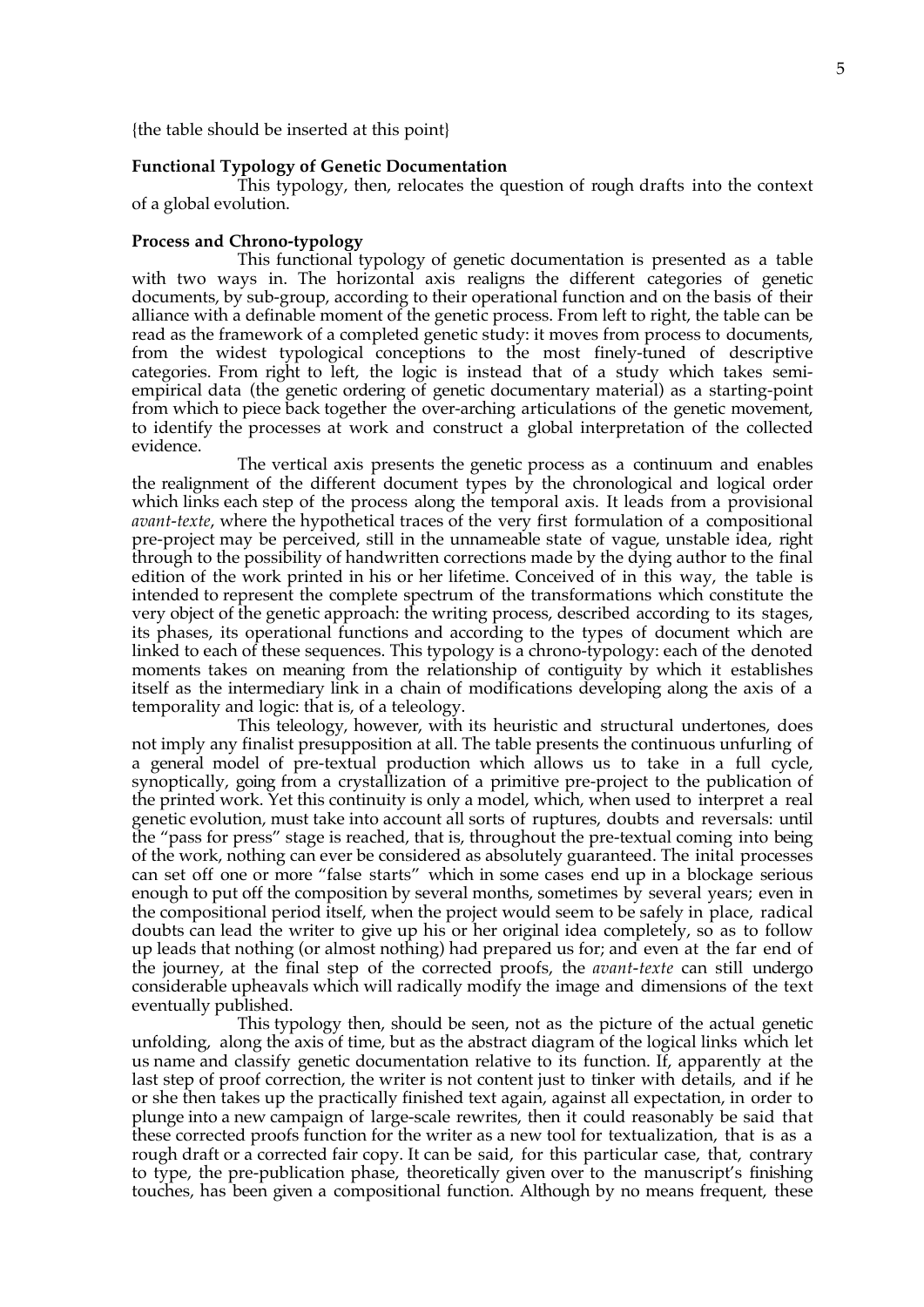phenomena of functional regression are not exceptional either, which indicates that the overarching stages described in terms of phases and operational functions do not constitute successive sequences separated by fixed frontiers which may only be breached in an irreversible progression towards the finished state of the work, but instead constitute large-scale operational units whose boundaries can permit a certain mobility and which can be crisscrossed by multiple instances of reversals. A clearcut typological definition of these large-scale units and their linking is nevertheless indispensable: it is by means of this that each genetic profile can be described and evaluated, notably in its own differentiation, simultaneously due to its partial adequation to this typological outline and to the specific divergence which distiguishes it from a teleological model in general.

The logical linking of genetic operations cannot be uniformly subject to any final treatment. The very principle of finalization which anticipates the finished form of the work may make its appearance in conjunction with highly variable modalities of the pre-textual process, and at very diverse instants of it: the principle may be utterly absent at the start of the process and in some cases remain hypothetical or problematic until an extremely advanced stage of the *avant-texte*; in other cases, by contrast, the writer's work may exhibit, from very early on, an evolution under the sway of the need to complete a publishable text. The idea of finalization is rarely absent from the compositional stage and even more rarely from the pre-publication stage, but in general the typology proposed here does not presuppose any precise determination of the moment when the *avant-texte* takes on a final logic or irreversibly stable fulcrum. Finally, these chrono-typological terms are, in principle, applicable to the analysis of a literary project, whether completed or unfinished, that has never been published.

On the other hand, this typology is clearly only suitable for the genetic interpretation of real documents, in the framework of a collection of genetic materials without too many lacunae, using which it would be possible to piece back together a verifiable chronology of the preserved items by internal and external critique. This chronotypology brings several concepts into play (stages, phases, operational function and type of document) whose meaning and use I want rapidly to specify before going on to talk about their application to the issue of the rough draft.

## **Stages: the** *Avant-texte* **and the Text**

The left hand column of the table – *Stages* – is devoted to the general distinction between *Avant-texte* and *Text*. A horizontal bar cuts right across the table at the level corresponding to "*Pass for press*" in the column headed *Document Type*, the decisive moment when what had been in an ever-changeable and mobile manuscript state up until that point becomes fixed in the suspended form of a published text. Everything above this dividing line belongs to the pre-textual domain and is a matter for *manuscript genetics* (or pre-textual genetics), while everything below belongs to the textual domain and is the province of a *genetics of the text* (or textual genetics). In trying to elucidate the overall process of the production of the work, the genetic approach sets itself the essential objective of piecing back together the *avant-texte* on the basis of manuscripts: that is, a succession of partial and interdependent processes whose linkage builds up the picture of an overall process, interpretable as *avant-texte*. Such research can be extended to include a genetic study of the writing processes noticeable in the printed text's metamorphoses, when the textual stage, as is often the case, also exhibits numerous and substantial transformations of the work over the course of its various editions. Textual genetics differs from manuscript genetics, however, on a conceptual point appropriate to its object's characteristics: textual variants, something not entirely assimilable to the transformational phenomena observable in work manuscripts.

### The *Avant-texte* Stage and the Genetics of Manuscripts

The *avant-texte* designates, in the work of the writer, the chain of writing operations which have preceded the appearance of the text proper. The pre-textual stage therefore designates that of the work's process of production, insofar as it can be pieced back together by the analysis of the author's work manuscripts, and then interpreted following a defined critical method. Even before piecing this evolution back together, however, such documents will have had to have been first of all inventoried, ordered,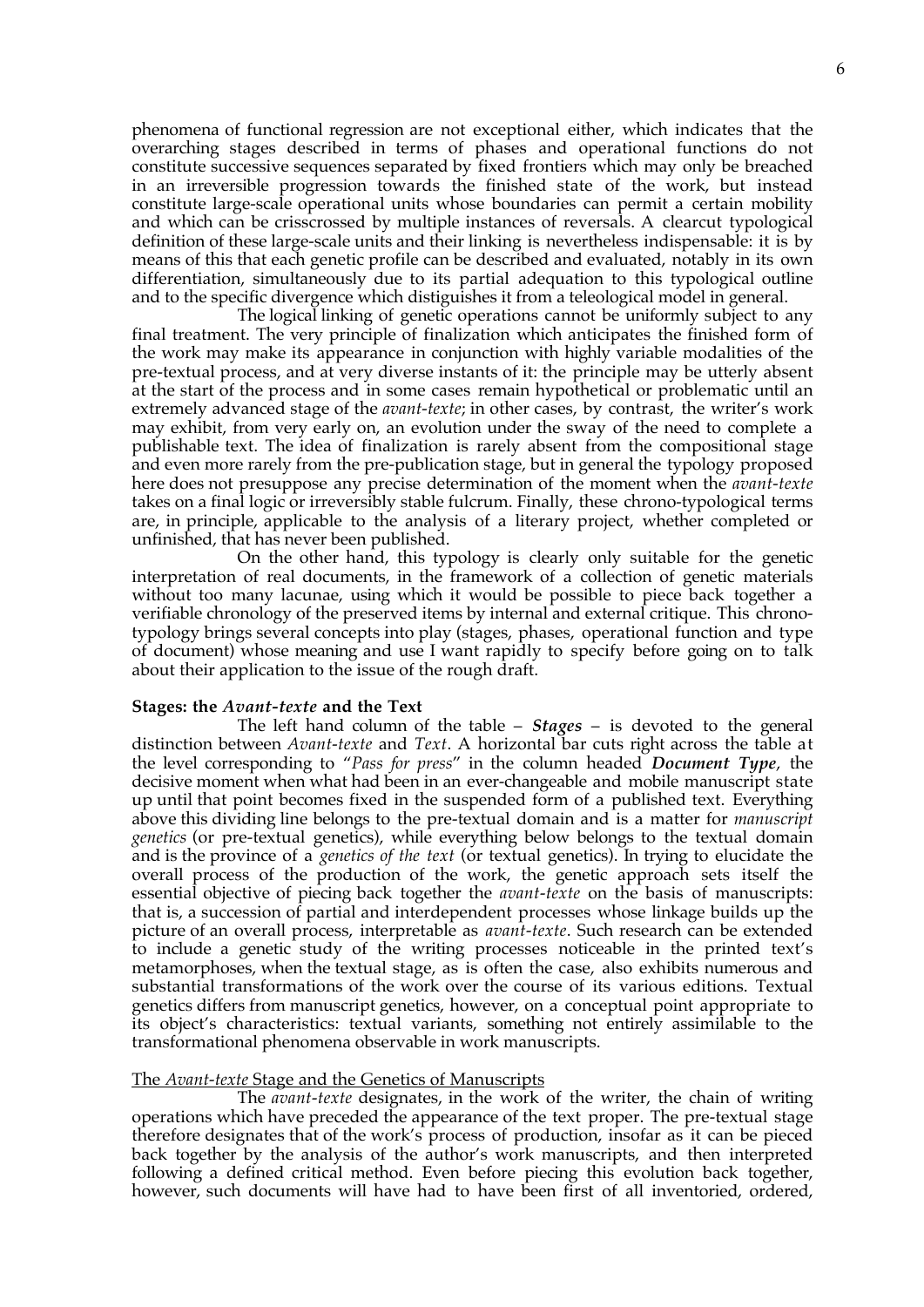dated and deciphered, since they are neither legible nor interpretable in their raw state. The *avant-texte* does not therefore mean the material manuscripts (a typological inventory of them makes up the fourth column, *Document Type*), but rather the critical discourse by which the genetician, having laid out the objective results of their analysis (transcriptions, relative dating, ordering, etc), reads them as successive moments of a process. The typological table's first column thus offers conclusive and generic classificatory concepts; which could be used to interpret, in their logical concatenation, the synthetic results of research that has, prior to this, analyzed the documents (listed in column 4), according to their operational functions (column 3) and decided which one of the three pre-textual phases (of column 2) they belong to. Without judging the contents of these classificatory concepts in advance, contents which are always specific and possibly missing in certain cases, they enable us to name, at the level of the abstract model proposed by this typology, a series of seven major stages constituting the *avant-texte* as a chain of "partial processes". The *avant-texte* can be interpreted in its overall specificity by assessing to what extent each one of these processes makes its presence felt, and by looking at their nature, content, relative intensity and the way they link up together. It is these processes which are ultimately interpreted by the study of a text's genetics.

—provisional *avant-texte* stage: before any verifiable appearance of the compositional project, this process transforms the body of sources at the author's disposal in his or her own manuscripts and work notes, into a pending structure potentially oriented towards this project.

—exploratory *avant-texte* stage: before any verifiable decision made to undertake the compositional project, this process constitutes, for the writer, an informal exploration of possible ideas, during the course of which, a compositional pre-project takes shape.

—preparatory *avant-texte* stage: the initial process by which the project proper takes shape, a decision-making process, but also one of conception and in certain cases, of preplanning.

—outlining at *avant-texte* stage: the processes by which the conception and the preplanning of the project are reworked in a compositional framework, in terms of overarching and partial structuring.

—documentation at *avant-texte* stage: the processes by which the writer, in certain cases, finds it necessary to equip him or herself with further documentation, in greater or lesser quantities, to sift and transform it ready for integration into the composition.

—composition at *avant-texte* stage: the processes by which the composition proper is performed, through all the rough drafts to the definitive manuscript.

—post-compositional *avant-texte* stage: the process of definitive rewriting and checking performed, after the composition proper, on a fair copy of the definitive manuscript, then on the proofs which will be used in publishing the text. The final handwritten changes are recorded on the set of typed-up proofs bearing the writer's signature under the pronouncement "bon à tirer" {French publishing practice; the English equivalent would perhaps be the phrase "pass for press". See footnote 4 below}.

# The Text Stage and Textual Genetics

1

Where it exists, the pronouncement "bon à tirer" ("pass for press") marks the moment when the author decides that he or she can put an end to the general and local metamorphoses of the work, which can thus be manufactured and offered to the public in this form4. From this moment, we leave the pre-textual domain for the textual history of the work: a history in which the author is still in a position to act upon his or her text<sup>5</sup>, and which can be diverted via the publishing of a "pre-first publication"

 $4$ The practice of the editor requiring the author to sign to the definitive state of the changes to be made to what they have agreed between them as the final set of proofs, has a history, albeit relatively recent. That being said, for material reasons of lack of space, few of these documents seem to have been preserved. Editors' archives, however, perhaps hold some wonderful suprises in store. In France, IMEC (the Institution for the Conservation of Contemporary Publishing) has set itself the task of safeguarding, inventorying, and making this type of document accessible.

<sup>&</sup>lt;sup>5</sup>Either by last minute corrections as the editor marks up the manuscript for the printer, or by intervening as the text is actually being manufactured: for example by means of instructions about the layout or typography handed to the editor, or even, later still, at the printers, by making adjustments to the material type-setting itself,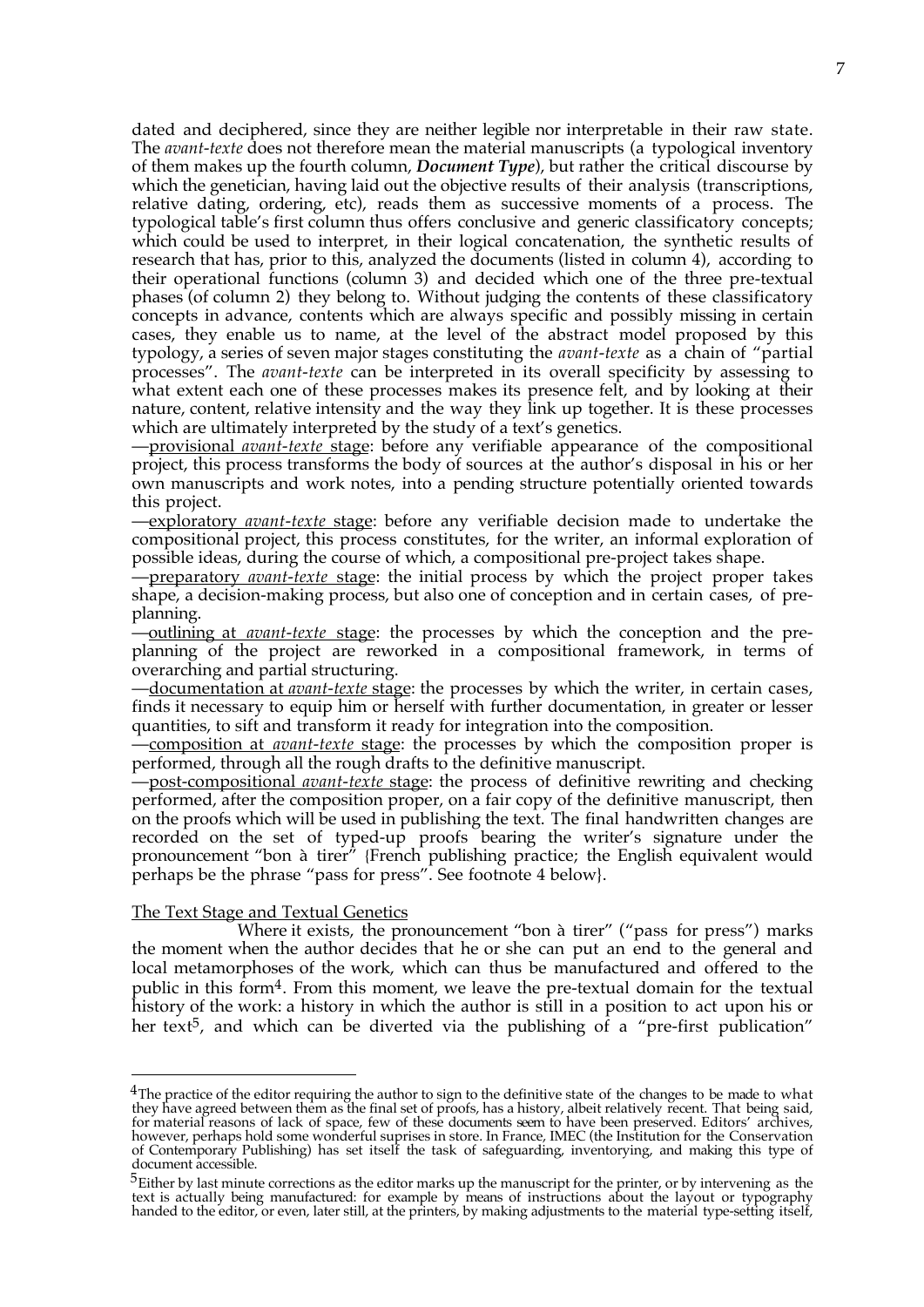version<sup>6</sup>, in serial form in the press, or which ends directly in the publication and distribution of the "first edition" in book form. This is the "text" of the work, but, of course, it is not necessarily the final state of the text. The work might see several editions during the author's lifetime, on the occasion of which the author would have every right to modify the text on new sets of proofs, and it would move into the "variant text" stage. These modifications can be substantial, and even lead to new partial recompositions or to restructurings, for which the author will make use of rough drafts, fair copies, a definitive manuscript, etc, under the same conditions as during the original composition. However important, these modifications (or "variants") which, from new edition to new edition, can produce perceptibly different versions of the work, do not, nevertheless, have exactly the same status as the transformations to be seen in the collected genetic documentation for the original work. The mutations of the *avant-texte* took place in a private writing domain where everything was possible at any time, including total production stoppage, even if the work seemed to be heading towards the achievement of a publishable text. By contrast, modifications post-publication are made in a public sphere where the book's reality cannot be ignored: they successively affect versions of the text, all equally definitive of the 'same' work<sup>7</sup>, and which can claim the status of a completely separate text each time, without it being in general possible to recognize the logic of a process comparable to the pre-textual one between them8. Textual variants (or "edition variants") can be numerous and substantial: they necessitate the fixing of the text's identity over and above all the modifications that can appear in the course of different reeditions. Apart from the exceptional cases<sup>9</sup>, the text of the modern literary work is therefore conventionally taken from the "last edition of the author's lifetime", to which the final handwritten corrections may possibly have to be added, marked for a future reedition by the writer, who was ultimately prevented from checking them by death. This definitive image of the work marks the farthest reach of the field of investigation proper to genetic studies.

Finally, in order to be completely coherent, the hypothesis of a further stage should be inserted after the textual stage, that of the post-text, which corresponds to the publishing future of the work (its various editions) after the demise of its author. Many interesting cases fall into this category, from the posthumous edition of a text either

 $\overline{a}$ 

as numerous 16th century authors were in the habit of doing (a procedure which caused interesting cases of variants *within* the print run of a single edition). This is, of course, not to mention the set of authorial paratexts which the author must supply as quickly as possible to the editor, if it has not already been done: the preface, the final version of the title, the subtitle, the table of contents or the synopsis, the dedication, etc. The paratext can also be subject to the genetic approach.

 $6$ The issue of pre-first publication editions by serial in the press comes up for a great many 19th and 20th century texts. It is far from simple to resolve, since, as serial-novels of the 19th century, Balzac's works, and the celebrated case of the *Revue de Paris* edition of *Madame Bovary*, admirably demonstrate, considerable variations can very frequently be noted, between the pre-first publication edition and first publication in book form. In certain cases, frequent in contemporary literature, the edition of the work in pre-first publication form in the press can simultaneously constitute the conclusion by publication of one textual stage, and the startingpoint (pre-compositional) of the *avant-texte* of a much more significant new version, which will end in the publication of the work in book form: a published novella could for example turn into the initial scenario of a vast novel. But would we still then be talking about the same work?

 $7$ Unless this rewriting ends in the publication of a radically different new work, nevertheless given the same title. Apart from these exceptional cases, the dilemma of how to mark the threshold, beyond which a variant version of the text has moved far enough away from its initial model to be evaluated as a *different* work, becomes a very legitimate one. Reciprocally, how far can the invariant text bear modification and still stay the *same*, without suffering an overall shift in identity? The novels of the *Comédie humaine*, among others, form an exemplary case for which to pose the problem, especially in terms of structural variation. A clarifying typological study of this subject should perhaps be undertaken, which would be capable of defining these transformations of the text in genetic terms.

<sup>8</sup>Although, of course, some very famous cases do exist, in which the published versions of the text are explicitly presented as stages of a truly continuous rewriting process: Montaigne's *Essais*, for example. In a less spectacular way, and with variable modalities, a great part of the literary production of the 16th and 17th centuries (for which we do not, in general, have access to any work manuscript) seems to demonstrate that writers used successive editions of their works as stages of rewriting, a phenomenon which validates a call for a true genetics of the printed text.

<sup>&</sup>lt;sup>9</sup>Such exceptions, nevertheless, are numerous and sometimes concern texts of primary importance: the text of *Madame Bovary*, for example, cannot be taken from the last edition of Flaubert's lifetime, which gives an atypical and relatively retrograde state of it. The next-to-last edition must be chosen in preference.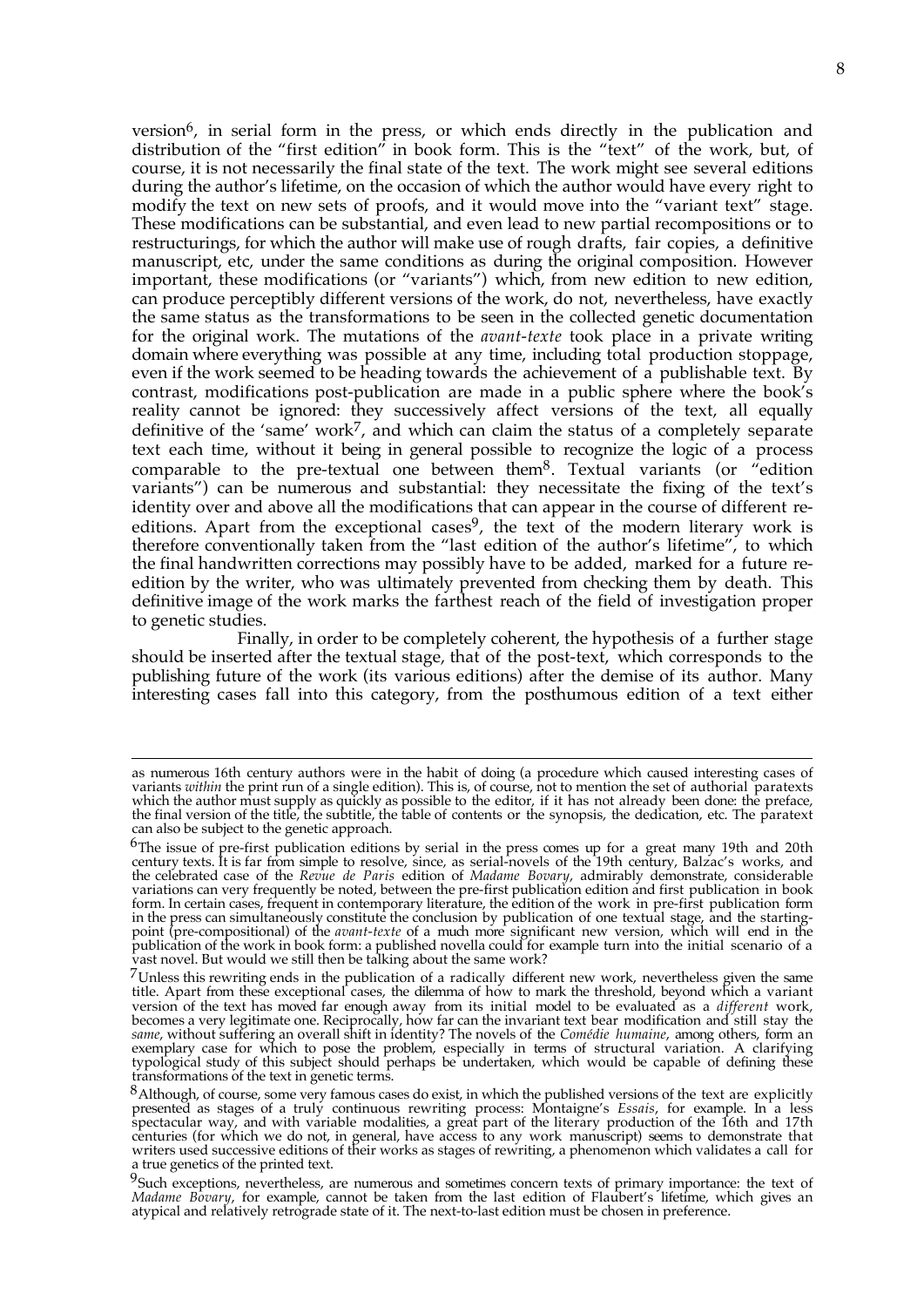completed or left unfinished10, such as *Bouvard et Pécuchet* for example, to the various transformations (by cuts, the introduction of errors, structural modifications, the appendage of critical baggage, paratextual metamorphoses, etc) which characterize the *post mortem* editions of literary works. It should be clear, however, that this post-textual stage no longer has anything to do with the genetic perspective. Its domain would be rather that of critical reception and the history of the book.

# **Genetic Phases, Exogenetics and Endogenetics, Outlining and Writability** Phases

The second column of the typological table is concerned with *phases*, which, while taking into consideration all the reservations already noted, enables the abstract breakdown of the *avant-texte* stage into three overarching sequences (pre-compositional, compositional and pre-publication). Each one of these sequences corresponds to one or several partial processes from the point of view of the pre-textual stage, and from that of the operational functions angle, to one or several specific procedures or operations:

—pre-compositional phase: a provisional, exploratory and preparatory *process*; of which the *operational functions* are: orienting, exploring, decision-making, conceiving and preplanning.

—compositional phase: an outlining, documentation and compositional *process*; of which the *operational functions* are: structuring, researching and textualizing.

—pre-publication phase: a post-compositional *process*; of which the *operational functions* are: the finishing touches and preparing for publication.

# Endogenetics and Exogenetics<sup>11</sup>

1

Endogenetics designates any writing process focusing on a reflexive or selfreferential activity of elaborating pre-textual data, be it exploratory, conceptual, structuring or textualizing work, and regardless of the nature of, or how far advanced, such elaboration might be. I will therefore call endogenetics the process by which the writer conceives of, elaborates and transfigures pre-textual material, without recourse to outside documents or pieces of information, through simple reformulation or internal transformation of previous pre-textual data. Although it not exclusively endogenetic, the *rough draft* domain is the endogenetic domain *par excellence*, the dominant process in the rewriting operations of textualization. In Flaubert's work, thus, as in numerous other corpora, a draft fragment (in which the writer has roughed out and modified his or her sentences by crossings-out, additions and substitutions) will be neatly copied out again onto a new sheet of paper, which in turn will become the object of several correction and addition campaigns, at the end of which the new version of the passage will have turned into something twice as long, for example, as the initial fragment, by simple effect of the writing working on itself. Endogenetics can also, however, be seen at the outer reaches of the *avant-texte*: in the work produced by the initial idea (taking the shape of a primitive workplan or preliminary notes in a preparatory notebook) through the use of the writer's basic reflexive and imaginative faculties; or, again, right at the other end of the genetic development, in the corrections made to the typed-up manuscripts, which can form the arena of very different kinds of transformations: either that the author, overcome by eleventh-hour misgivings, sets to, to overturn what had been to all intents a finished text,

<sup>10</sup>Not yet properly speaking a *text*, and only becoming one through editorial intervention, sometimes going against what would have been the author's wishes. Contemporaneous examples are numerous. This issue raises a legal problem, notably in terms of the abuse of moral rights of the rights-holder. The opposite problem is also raised, however: practically completed manuscripts might very well not be distributed as the author would have wished, because of the rights-holder obstruction. While judicial texts remain obscure as to these matters, in France, as in many countries, significant legislation nevertheless exists which allows the Lawlords to opt for fair solutions.

<sup>11</sup>We owe these terms to Raymonde Debray-Genette ('Génétique et Poétique: le cas Flaubert', in *Essais de critique génétique* (Paris: Textes et Manuscrits, Flammarion, 1979) {'Genetics and Poetics: the Flaubert case study', in *Essays on Genetic Criticism* (Paris: Textes et Manuscrits, Flammarion, 1979)}, one of the very first theoretical texts published on these issues). In spite of their relevance, these terms, proposed in relation to the study of Flaubert's manuscripts, have hitherto not been assigned their rightful place in genetic criticism, perhaps for lack of having been assessed in the context of a definitional study both less specific and more systematic. I am therefore taking the liberty of borrowing these terms, giving them a specific signification with a more general value.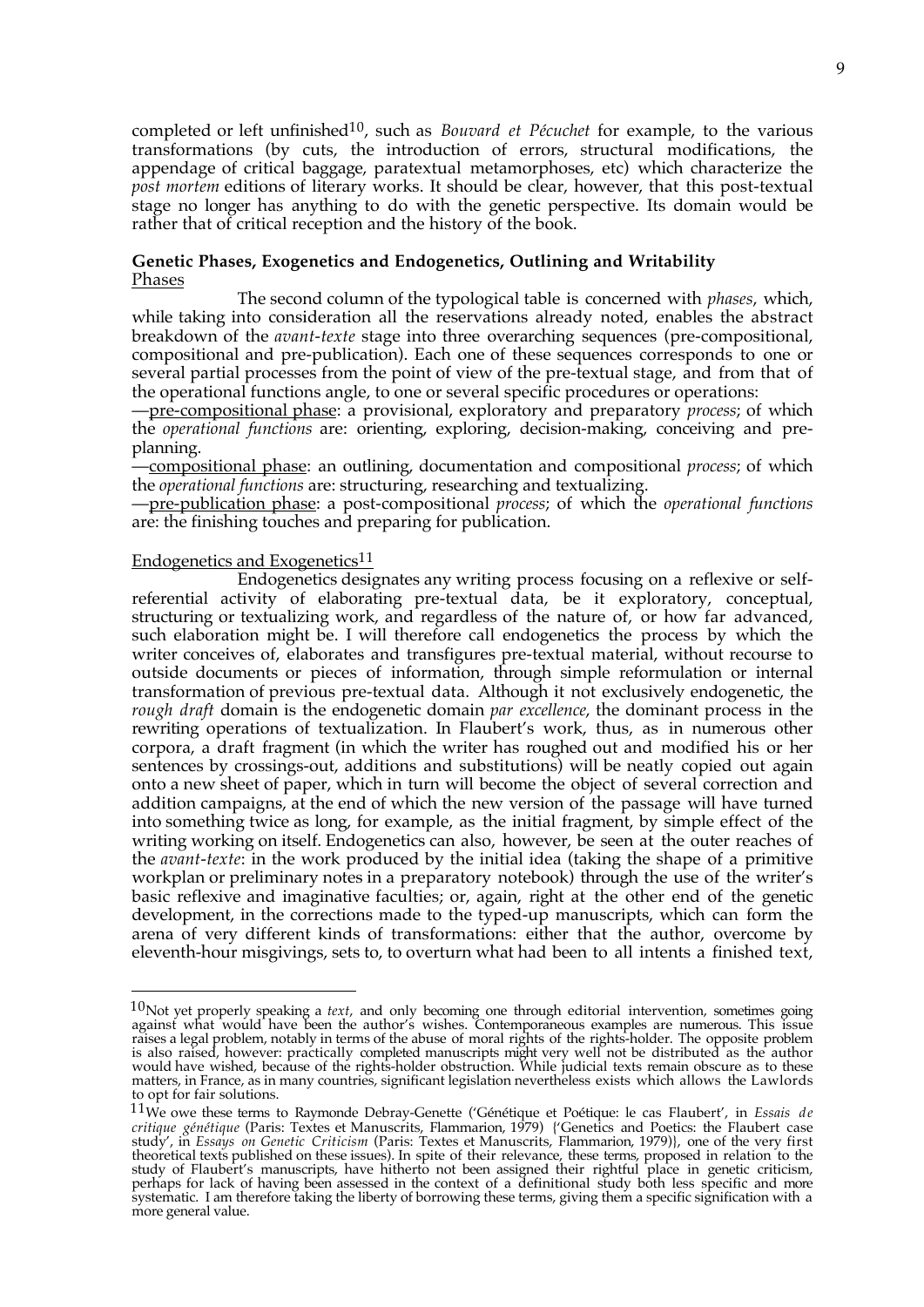or that, on the contrary, he or she is content to make the tiniest adjustments of expression, in order, for example, to avoid repeating a word or sound which had not been noticed up to that point. Lastly, endogenetics designates a procedure which can greatly overflow the domain of writing proper: a drawing or doodle can prove to be endogenetic, if it does not depict an external object, but is rather the projection of a fictive entity produced by the writing (the layout of an imaginary town—Yonville, for example—where the action of the novel unfolds; a person's features; the spatio-temporal schema of an action or an invented object, and so on). By the same token, an abstract organigram, geometrical or numerical representation of a system intended to structure the writing (as in Perec's case, for example) belongs to the domain of endogenetics, whether it is in the form of a notebook full of lexical entries (lists of words and drawings of objects to be introduced into the narrative) or of a structural grid which affects the sentence form of the narrative.

Exogenetics designates any writing process devoted to research, selection, and incorporation work, focused on documentation which stems from a source exterior to the writing. It may be handwritten, or not; any documentary notes or copies; any quoted or intertextual matter; any results of inquiries or observations; any evidence of iconographical matter (that gives rise to a written *transposition*), and in a general way, *any* written or text-image *documentation*, belongs by nature to the exogenetic category. Comments on things seen, on overheard or reported speech, sketches and drawings made on the subject in hand, friends' letters giving useful information or anecdotes, reading notes, investigatory notebooks, newspaper cuttings, typescripts of interviews or conversations, printed textual fragments and marginalia, bibliographical references, confessions, essays and reports… the list is endless. The exogenetic empire knows almost no bounds, unless they could be said to the limits which, in good methodological faith, ought to circumscribe it to what is written and depicted (when what is depicted gives rise to a written transposition)<sup>12</sup>. The province of exogenetics extends only to written or drawn documents, excluding the empirical objects or data to which they refer: a live landscape is not exogenetic, even if its precise description may be found in the work; it is the external referent of a written or drawn document which constitutes itself as image in the genetic domain, whether by an investigation carried out by the writer him or herself at the scene, or by a sketch, or by notes taken by a friend on behalf of the writer, or again by any intertextual element that the writer has borrowed from the textual domain. The stuffed parrot that Flaubert had delivered to him when he was writing *Un Coeur simple* and that he put on his worktable so that he should be flooded with the parrot's spirit, was certainly much more to him than a document, but it cannot be said to belong to the exogenetic domain, any more than can the Dead Sea, which he claims to have "seen" when he began writing *Hérodias*. On the other hand, the notes for his trip to the East, which include descriptions of the Dead Sea, and the notes he made from *them* for *Hérodias*, as well as the drawings of deer that he made in a notebook (and did not use) to compose *la Légende de saint Julien*, are exogenetic. The descriptions and topographical sketches of the Normandy coast sent in the post to him by Maupassant for *Bouvard et Pécuchet* are equally exogenetic, in a completely different way, despite not being handwritten, as are the scraps of textal idiocy copied out for him by his friend Laporte

 $\overline{a}$ 

<sup>12</sup>The exogenetic quality of iconographical documents poses some difficulty. If it is a matter of a hand-drawn sketch linked to a written transposition of it, there is no problem. But what if we are faced with a reproduction chosen and used by the writer with no traceable sign of direct transposition? The lithograph of Brueghel's *The Temptation of Saint Anthony* hung on the wall by Flaubert when he was writing *la Tentation…* does that count as an exogenetic entity? Probably not. By the same token, do the photos of the Middle East that Flaubert found in scholarly works, and on which he based certain descriptions of Machærous, make up part of the *Hérodias* exogenetics? To stay true to our method, we ought doubtless to stick to the notes made about these photos and recorded in his notebook; although this need not prevent us from studying these notes in conjunction with the source documents. But what about a childhood photo, associated with autobiographical writing? And how should we treat a photo (or video film) made by the writer him or herself to document the composition? In how far are such images different in nature from a hand-drawn sketch or drawing? And furthermore, how should we define the genetic status of a cassette recording made by the writer to serve in the composition? If it is an oral improvisation of the writing, a sort of autodictation recorded on a dictaphone, the material obviously has an endogenetic quality; if it is a recording of music, of oral testimony, or of an interview subsequently used by the writer in composition, the material seems exogenetic, but even then, should we not reserve this qualification for the written notes by which the sound data has been transposed or transcribed and sifted?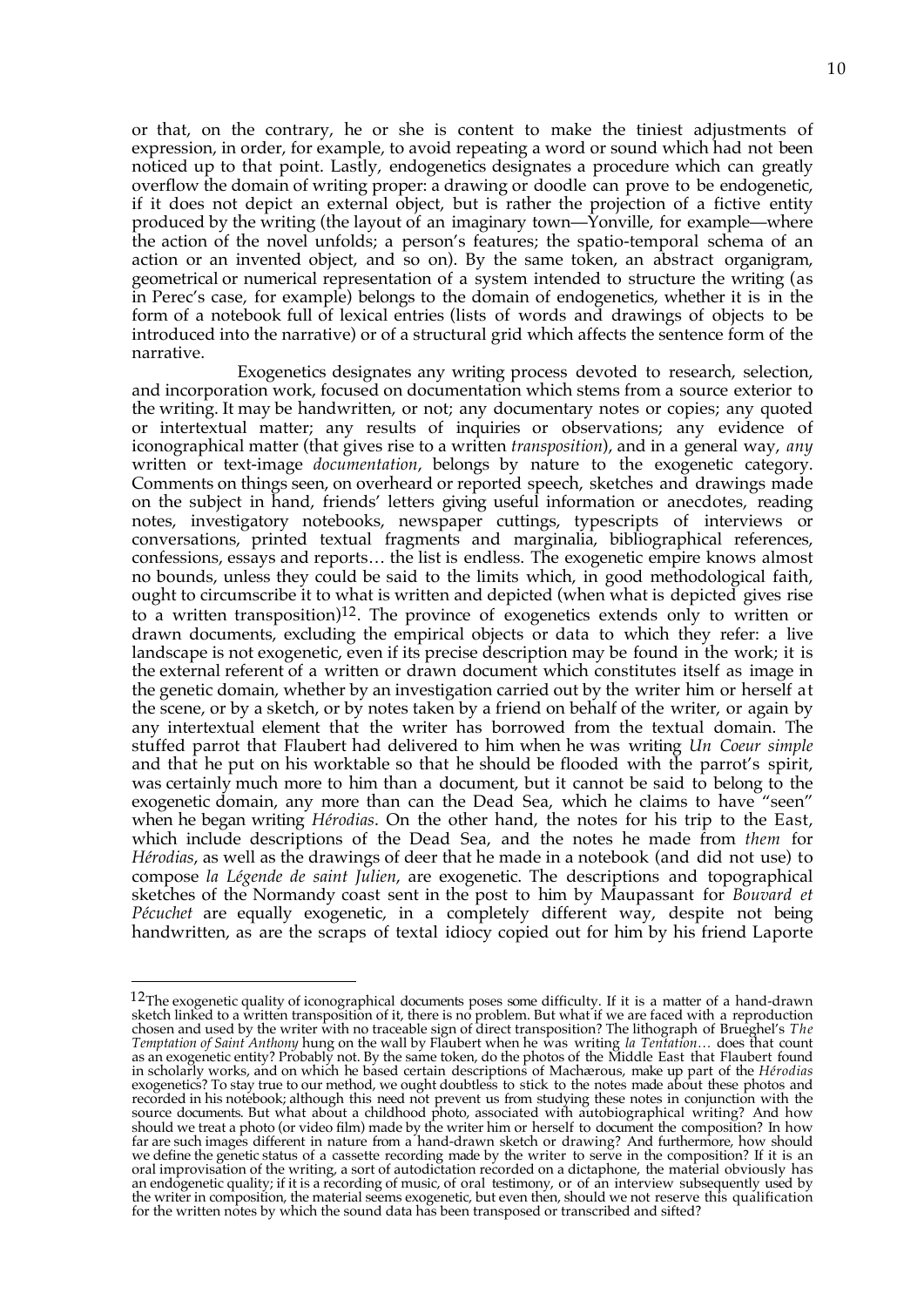for the *Sottisier*, intended for the "Second Volume" of *Bouvard*, or the *Mémoires de Madame Ludovica*, those indiscreet revelations of Suzanne Lagier's life of easy virtue which Flaubert used in drafting *Madame Bovary* and *l'Éducation sentimentale*. In short, exogenetics does not designate the "sources" of the work (such and such a real person, place, literary work, etc), but the locatable trace of these source-referents in terms of documents (written or transposed) present in the collection of genetic evidential material. In the absence of any locatable trace in the work's manuscripts, a highly probable source (for example the influence of Balzac's *Illusions perdues* on the writing of *l'Éducation sentimentale*) could become the object of the same kind of study but under the heading *hypothetical exogenetics*, in accordance with an analytical procedure that clearly differentiates it from exogenetics per se.

Apart from its definitional limits, which exhibit certain peculiarities, the exogenetic domain seems to manifest, by its nature, a certain paradoxical dimension when it comes to its genetic evolution. For indeed, short of a particular decision on the part of the writer, to make the exogenetic signpost the very substance of the writing<sup>13</sup>, the pre-textual exogenetic elements tend inevitably to be progressively converted into endogenetic material. The inscription of their original exteriority is a volatile one, and beyond a certain developmental point, the exogenetic mark becomes so intimately integrated into its endogenetic context that it becomes barely recognizable. This conversion of the exogenetic to the endogenetic takes place primarily as an effect of textualization, an operational function whose execution essentially concerns the rough drafts. After undergoing its multiple transformations, the initial exogenetic element (for example, a topographical comment, a detail or a situation borrowed from a literary work) may have become perfectly untraceable: it has metamorphosed into an organic part of the text, which, for the reader, points only to the writer's imaginary and to the internal logic of the fiction, just like any other element of the work. This phenomenon is enough in itself to show the necessity of a fundamentally genetic approach to the question of sources.

If the exogenetic element can efface its difference so completely, however, and allow itself to be absorbed so thoroughly by the endogenetic that it ends up by disappearing, is this not because the exogenetic procedure contains within itself the principle of its own effacement by writing? Rough drafts demonstrate perfectly how, even for the most realist of writers, the will to referential veracity remains a secondary necessity before the organic primacy of the work: selected first of all for its reality factor value, the exogenetic detail is forced into the original context of the rough draft; but as the endogenetic logic develops, the writer can be seen abandoning, one after the other, over the course of the composition, all the realist characteristics which had been the inital reason for choosing such a demonstrative detail. As it integrates better and better into its context, the detail sometimes ends up by becoming utterly unrealistic, even if it avoids quite simply running aground in a definitive shipwreck. This phenomenon leads one to question the very sense of "documentation" and exogenetics, whose real role might then be thought to be less to inform the act of writing than to offer it dialogic elements, which give a motivational and heuristic kick-start to the endogenetic process. More often than not, it is the relative heterogeneity of the exogenetic fragment, its foreign or antagonistic relationship to the writing, which is at the origin of the exogenetic process. Exogenetics can never be dissociated entirely from a ruse, through which writing manufactures the conditions of a productive confrontation in which it pits itself against the challenge of development in a hostile environment. Alterity develops conjunctive and transformational faculties in the writing: it provides favourable conditions for the mastering of an identity. Under cover of being documentation, exogenetics puts to work an intertext which often functions as a countertext with endogenetic value.

Logically speaking, there is no such thing as a purely exogenetic element: every exogenetic fragment bears the primitive seal of endogenetics, and the opposition of

 $13$ Exogenetics more or less signalled as such (through all the modalities of the quotation, the pastiche, the parody and through hypertexual mechanisms in general) represents an important dimension of literary writing which offers itself for interpretation in the form of the palimpsest, as Gérard Genette's theoretical research has demonstrated. It is nevertheless true that the greater part of the genetic approach to such phenomena still needs to be worked out.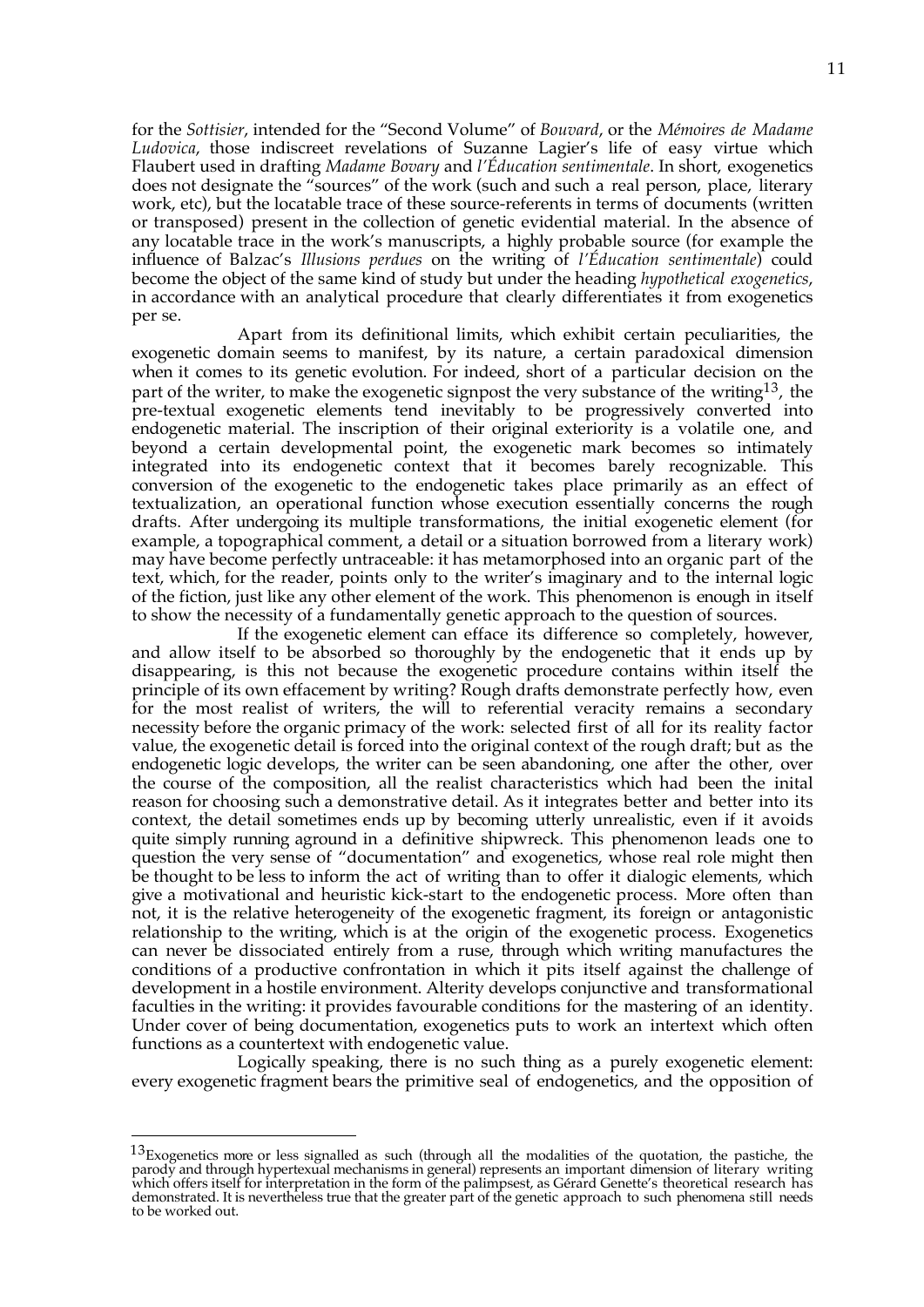the two concepts is only relative. Whatever the exteriority of the initial referential source (physical place, real itinerary, overheard speech, a scientific article, a table or a previous literary work), its actual exteriority counts, from the beginning, far less than the action of motivated research and particular selection by which the writer builds a viewpoint and then makes withdrawals on the documentational stock. Sifting is an endogenetic framing mechanism which singles out of all the possibilities in the referential world open to observation, an *appropriate* element, that is, an element which writing has already decided it can make its own, which it can appropriate. By withdrawing the piece of information from its source, exogenetics rips the element from its referential context (and so transforms it), then textualizes it and puts it into some kind of order, in the form of a written fragment, so as to reinsert it into the endogenetic milieu, still flexible, but becoming more and more constraining, which will finally distill it down to match its own conditions. This process is so powerful and plays such a regulatory role in the compositional drafts that many writers, such as Flaubert himself, have made a work rule out of it: good documentary research cannot precede composition, it should, on the contrary, be hammered out in the heat of the endogenetic "forge", so that observation, selection and recording can take place right from the start according to the precise endogenetic requirements, like a sort of prelimited writing in which the internal and creative extent of the note-taking already takes precedence over the exteriority of the information to be gathered. But, of course, many authors possess an ur-exogenetic set of materials, with all that that entails of the writer's personal prerequisites, (notebooks of quotations, bibliographical references, leftover previous documentary files, etc) which make up a quantity, a sort of inital stock, very much prior to a compositional project but which can play a weighty role in the research stage and the budding conception of the project itself: it is the provisional exogenetic material, itself always already shot through with the hypothesis of a future endogenetic appropriation.

# Outlining and Writability

The demarcation of the activity proper to each phase rests on a second conceptual opposition: writability and outlining. *Writability* [*le scriptural*] designates any writing process centred on verbalization and textualization, at whatever state of progress towards a polished lexical and syntactic form, but excluding all that is specifically directed at the organization or structuring of the narrative. *Outlining* [*le scénarique*], by contrast, designates any writing process focusing on planning, organization and structuring of the narrative, by large or small units, in the prospective form of workplans and general or partial outlines which will be put to use as plot-handling notes; it also designates the retrospective form of summaries or provisional assessments which can be used to appraise the compositional state of play. Writability falls in principle more under the jurisdiction of a microgenetic approach, outlining comes under a macrogenetic heading. It goes without saying, however, that these two concepts, useful for making out and specifying quite contrasting writing operations, are totally interdependent throughout the writer's work, as he or she shuttles constantly between the two, perfoming reciprocal and successive reworking operations, uninterpretable except in terms of interaction: the structure modulates in response to textualization as much as textualization modifies under the constraints of restructuring.

The concepts of writability and outlining can be crossed with those of endoand exogenetics, and each of the four outcomes can again be specified by the name of the phase to which they belong (or of the process in which they take part): thus, for a novel whose initial scenario has not been transferred from the structure of a previous work, the initial workplan could be defined as a "pre-compositional endogenetic outline". If it turns out, on the other hand, that the writer has borrowed the primitive workplan from a preexisting model, it would be better to talk in terms of a "pre-compositional exogenetic outline". The *rough draft,* in principle, comes under the heading of "compositional writable endogenetics".

# **Operational Functions and Types of Documents**

The second to last column of the typological table is devoted, still in the form of general model, to the *operational functions* which define, in terms of process or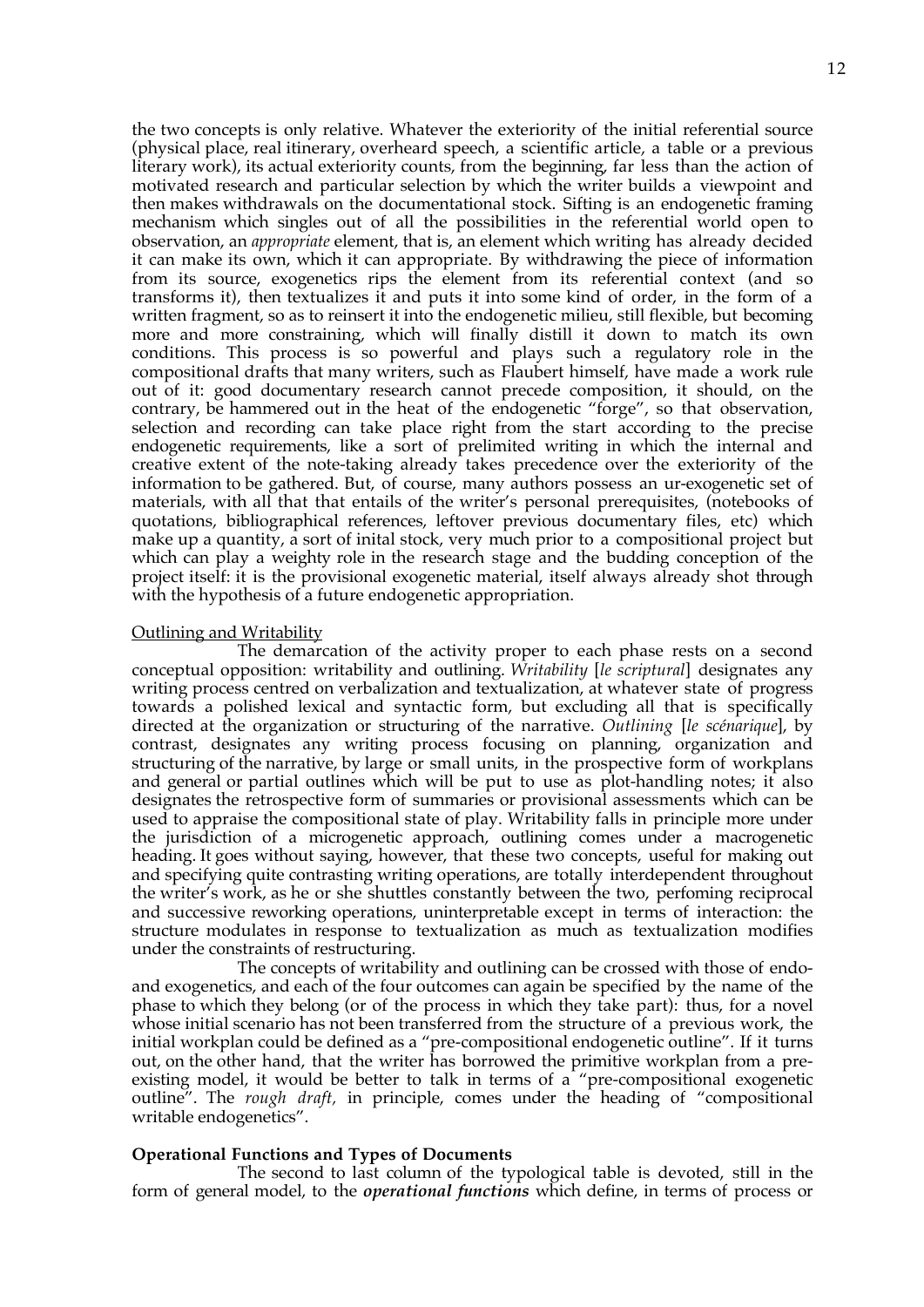productive mechanism, the set of possibilities specific to each phase and, if need be, to the interior of each phase, to the "moments" or "steps" of this productive process<sup>14</sup>.

The final column, headed "*Document Type*" provides, in terms of descriptive categories, a detailed list of genetic documents which can be found for each of these moments or steps. These categories only concern documents that emerge strictly from the genetic domain (the collected documents, or *dossier*, of the genetics of the work)<sup>15</sup>, and only make up, in their attempt to be exhaustive, a series of strictly hypothetically possible documents. Most concrete collections will only comprise in reality a selection of these categories, the absent kinds corresponding either to documents which have existed but which have not been preserved, or to genetic operations which have not taken place. These descriptive categories are, on the other hand, dependent on a triple relativity which limits their field of usefulness to a zone circumscribed by history, genre and the genetic profile of the collected documents they are supposed to describe.

### Historical Relativity

 $\overline{a}$ 

The descriptive categories apply to the types of documents to be seen in the period of around a century and a half which extends from the end of the first third of the 19th century to the  $1980s^{16}$ . Over this period, several of the concepts used here (like "scenario", "sketch", "roughing out" ["*ébauche*"] , etc.) were developed by writers to refer to their own work, with considerable variations in meaning according to auther and period. The term "scenario", for example, obviously does not have the same meaning for Flaubert (who diverted the word from its theatrical sense to mean the detailed workplan of a narrative work<sup>17</sup>) as it would for a 20th century novelist for whom the term refers almost necessarily to cinematographic writing. But these historical variations of the genetic lexicon, whose impact should certainly be measured in the personal vocabulary of writers, remain quite easy to identify and do not seem to put obstacles in the way of establishing a general terminology, if every descriptive category used is given a clear definition, sharply delimited by its operational function and its specified adherence to one phase (endo- or exogenetic, writability or outlining, pre-compositional, compositional and pre-publication). The historical evolution of of writing techniques between 1830 and 1980 (media, writing implements, inks, etc) also does not seem to pose an insurmountable

<sup>&</sup>lt;sup>14</sup>The term "moment" should designate the least finalized operational functions (associated with an objective that is still hypothetical or indeterminate) while the term "step" [*étape*] should be used to signal functions that concern a clear teleological procedure (associated with a determined outcome).

<sup>&</sup>lt;sup>15</sup>It will have been noticed that the typological table does not include elements which in other respects could have an absolutely essential genetic research value, but which do not belong properly speaking to the genetic domain: the writer's correspondence, for example, which, as regards external criticism, constitutes an irreplaceable database for the dating and interpretation of the collected genetic papers; even if, as in Flaubert's case, this correspondence offers a veritable compositional diary. The same goes for "attestations" and other documents whose role might be decisive but which fall outside the actual collected genetic materials. On the other hand, a request for information formulated in a letter by the writer to a friend or specialist, and by the same token, its reply in letter form, even when not handwritten, or any other non-handwritten note giving the writer information which will be transferred into the work's toolbag, all these do constitute completely separate genetic elements.

 $16$ From the 1830s, the date from which there are enough collections of genetic material to establish a typology, to the 1980s where the spread of personal computers, word-processing and desktop publishing seems to have modified the attitude of certain writers and transformed several aspects of the writing process.

<sup>17</sup>The term *scénario* is not recorded in Littré and many other dictionaries of the 19th century. The encyclopaedic Larousse gives: "Scenario: theatrical vocabulary *direction*, in metaphorical sense: *ways in which one prepares to trick, seduce, win*". *Scénario* was also used to speak of the action or the development of a play, notably in a written form. It is probably on the basis of this usage that Flaubert forged the personal sense that he gave the word for narrative writing: the *scenario* (initial detailed workplan) is in opposition to the *scratching* [*pioche*] (composition: as much the action–the act of composing–as its result: manuscripts snarled up in crossingsout). This opposition was already to be found in Balzac, in 1837, still denoting theatrical writing, in a passage from *les Employés*: "An author of plays […] is made up first of all of a man of ideas, whose job it is to find subjects and build the scaffolding or *scenario* of a piece of vaudeville; and then a scratcher [*piocheur*] whose job it is to compose the play". The terms "*pioche*" and "*piocheurs*"seem themselves derived from the vocabulary of sculpture where they were used to refer to the initial work of sanding down; but a metaphorical reference should no doubt also be acknowledged to the vocabulary of the penal colonies. A fine lexicological study is waiting to be done on the history and transfer of metaphors in the genetic lexicon of writers and artists.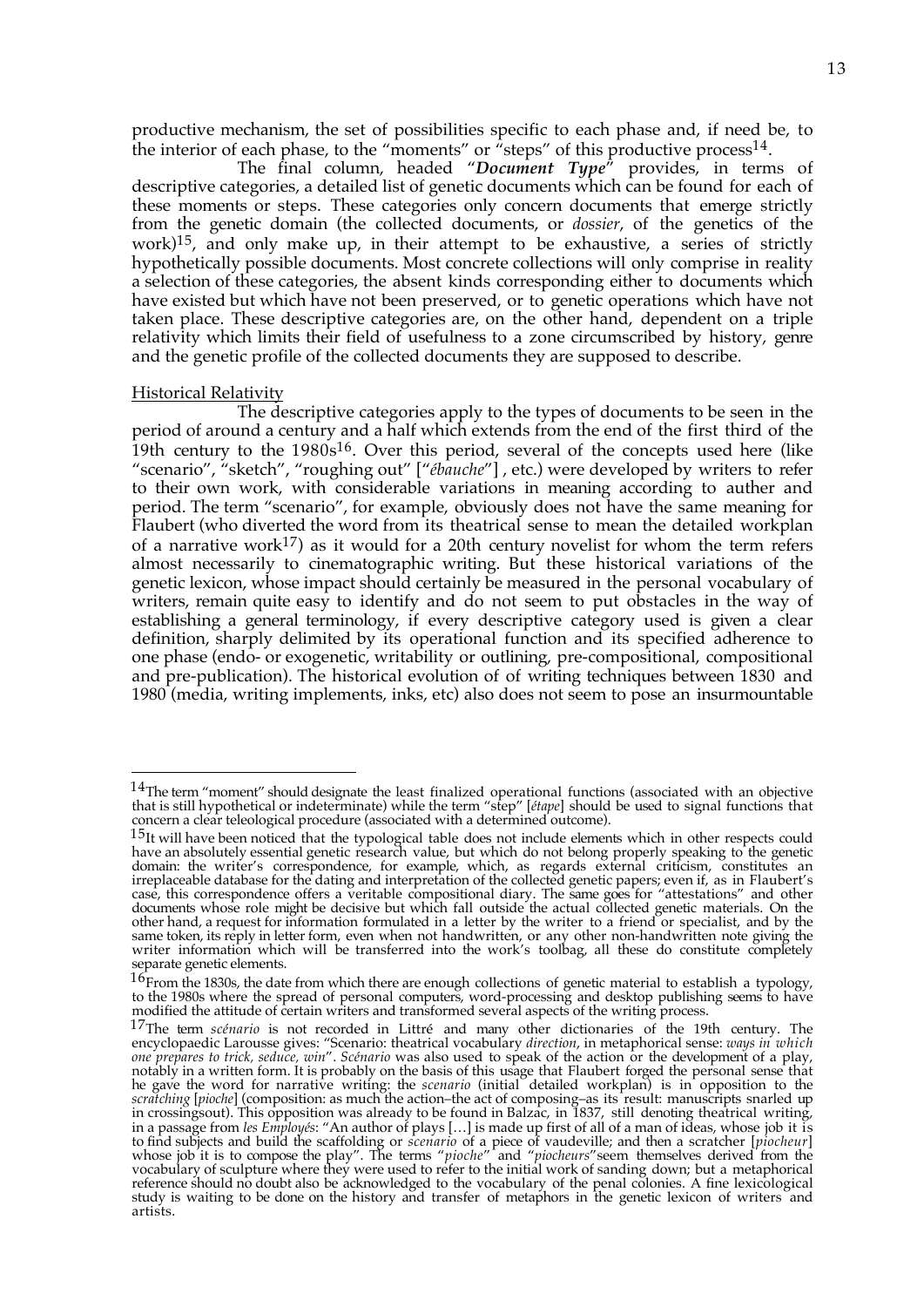difficulty to the listing out of genetic documents and operational functions<sup>18</sup>. The terminology used here to designate the different types of documents is therefore offered as valid right the way through the defined historical period, within the bounds of the inventory and definition.

# Relativity of Genre

These descriptive categories concern the genetic documentation of a narrative work (novel, *récit*, novella, tale, legend, etc.) and could only be imperfectly applied, doubtless, to the genetic study of a dramatic or poetic text. Substantial modifications remain to be thought through for each genre: some categories wil become redundant, other concepts will have to be formulated, according to substitutions which might be made to chime in partially with the general schema of this typology.

## Genetic Relativity

The descriptive categories serving to designate the different types of documents and operational functions, make up a general table which in principle, can be applied to the majority of collections of genetic materials, but on condition that each corpus be considered to constitute a particular interpretation of this chrono-typology. The relative importance of the genetic steps is essentially variable according to writer. The table represents the moments of writing and the types of documents without marking any for special consideration: all the elements are given the same weight, although, of course, a writer's work is individually characterized by the appearance into it of sizeable blocks of time which structure the genetic process in a unique way and create the image of a personalized procedure inventing its own habits and making to measure its own system of preferences from among all the possible writing media<sup>19</sup>. Each individual genetic process will follow writing's virtual steps to its own rhythm and following a unique itinerary which in most cases will not take in all the documents grouped together here, and which could even, in places, upset the successive genetic operations as given here, by reversals, which it is impossible to symbolize in a two-dimensional table. Finally (and this is the limit of all general typologies) some genetic material collections for novels, especially atypical ones, will prove uninterpretable in the terms of this chrono-typology, unless it is borne in mind that this table can be used to measure typical differentials, in relation to an abstract model which does not claim in any way to reconstitute the norm but to organize a virtual structure.

# **Typology of Rough Drafts**

1

## **Two Conceptual Fields: Rough Drafts of the Work and Compositional Rough Drafts**

In this functional typology of genetic documents, the term *rough draft* appears by name (with the qualification "compositional rough drafts") under the columnheading "Document Type" but only in the last section of the compositional phase, corresponding to the operational function "textualization" and the stage "*avant-texte* compositional process". Nevertheless, as the two markers placed in the "Stage" column indicate, it must also be accepted that in the wider sense, the concept of *Rough Drafts* occupies a much larger place in the pre-textual process and can serve as a generic term to designate a vast body of genetic documents: the zone which corresponds to the

 $18$ The steel nib progressively replaces the quill pen, and causes faint changes to the way manuscripts look, and later, towards the end of the 19th century, typing starts to make its presence felt and takes over, for certain writers, from the former handwritten fair copies, definitive manuscripts and copier's manuscript, but does not, it seems, bring with it noticeable revolutions for operational functions in the process of writing, nor for the types of document produced by the authors.

<sup>&</sup>lt;sup>19</sup>Proust used his notebooks for very different purposes from Flaubert; Stendhal, who wrote such prodigious quantities of marginal directions, avoided making outlines, the idea of a workplan or a scenario seeming to him to put an obstacle in the way of his imaginative faculties; as for Balzac, he had, as we know, a personal method of composition which, by the correction of successive printed versions, led him to rework "rough drafts", in a way quite atypical for his time, as well as to follow a developmental model relying rather more on outlines; Aragon, according to him, condensed his outlining effort to the very first words of the project; Beckett used typed-up copies as corrected fair copies which could end up coming before new entirely handwritten versions; as for Giono, he gave a decisive importance to the initial choice of title, whose enigmatic formulation was supposed to serve as the regulatory concept for the structuring of the plot and the development of the composition, etc.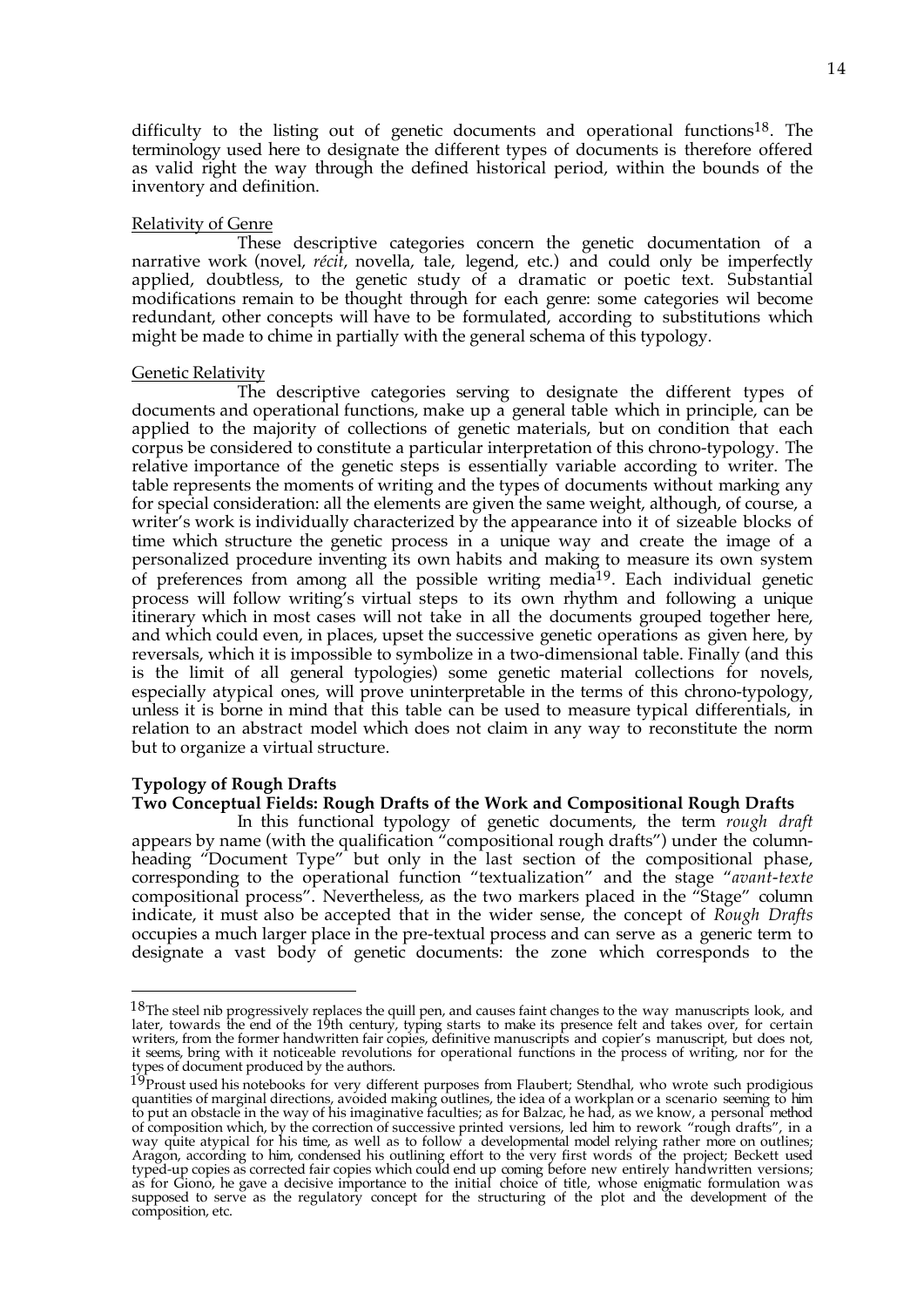compositional work, stretching from initial workplans or scenarios to the definitive manuscript, and which can even include in certain cases, all or some of the manuscripts documenting the composition. Such an extension could seem excessive, but in fact corresponds to the usual definition of the word which was recalled right at the beginning of this study ("a work manuscript written with the intention of correcting it for use in the composition or definitive polishing of a text"), a definition which however vague it might be when brought in without any other specification, seems in fact to correspond to a certain reality simultaneously in the writer's work and in the genetic analysis of documents. If I talk for example of the "rough drafts for *l'Éducation sentimentale*" by Flaubert, I mean by that a whole body of manuscripts: simultaneously, the roughouts and sketches of different episodes in the novel, the overarching scenarios which served to build up each of the parts of the narrative, the partial workplans for chapters, the thousands of pages of rough drafts that were actually used, in parallel to the workplans and scenarios, towards the progressive textualization of the story, the more or less corrected fair copies leading to the definitive manuscript and even the plot-handling directions, research notes and reading notes, the little drawings and other notebooks hastily scribbled over during the composition to nourish or structure the fiction. In short, "Rough Drafts" is a good expression for a body of documents, which are by their very nature obviously rather diverse, but which are also equally interdependent, to the point of not being really interpretable in isolation, since they have only been produced by the writer in order to contribute, each in their own way, to one and the same organic compositional attempt. I think therefore, that we must resolutely look to save this habitual use of "rough drafts" in its wide sense, even in the act of loading it with a precise and contrasted typological signification intended make it understandable in real terms. It is necessary and even indispensable, since there is indeed a functional interdependence between the different elements which make up this vast genetic zone of composition. Among all these elements, however, one particular type of document is to be found which is also called, precisely, "rough draft". We must start, then, by resolving the logical contradiction posed by its inclusion. The problem is not insurmountable. For the general concept, the first letters will be capitalized and the generic plural used: "the Rough Drafts", that is the Rough Drafts of the work, sub-section of the "work's manuscripts". As for the concept of the rough draft, the object itself properly speaking, serving to define a compositional document which is a specific result of the textualization function, and which constitutes a writing step made between the initial scenarios and the definitive manuscript, all ambiguity can be waived by designating it and qualifying it by its operational function: "compositional rough draft" or "textualization rough draft". Thus conceived both in the wide and in the specific sense, the typological space of the rough draft is a double one.

| <b>STAGE</b> | <b>PHASE</b> | <b>OPERATIONAL</b> | <b>DOCUMENT TYPE</b> |
|--------------|--------------|--------------------|----------------------|
|              |              |                    |                      |
|              |              | <b>FUNCTION</b>    |                      |
|              |              |                    |                      |
|              |              |                    |                      |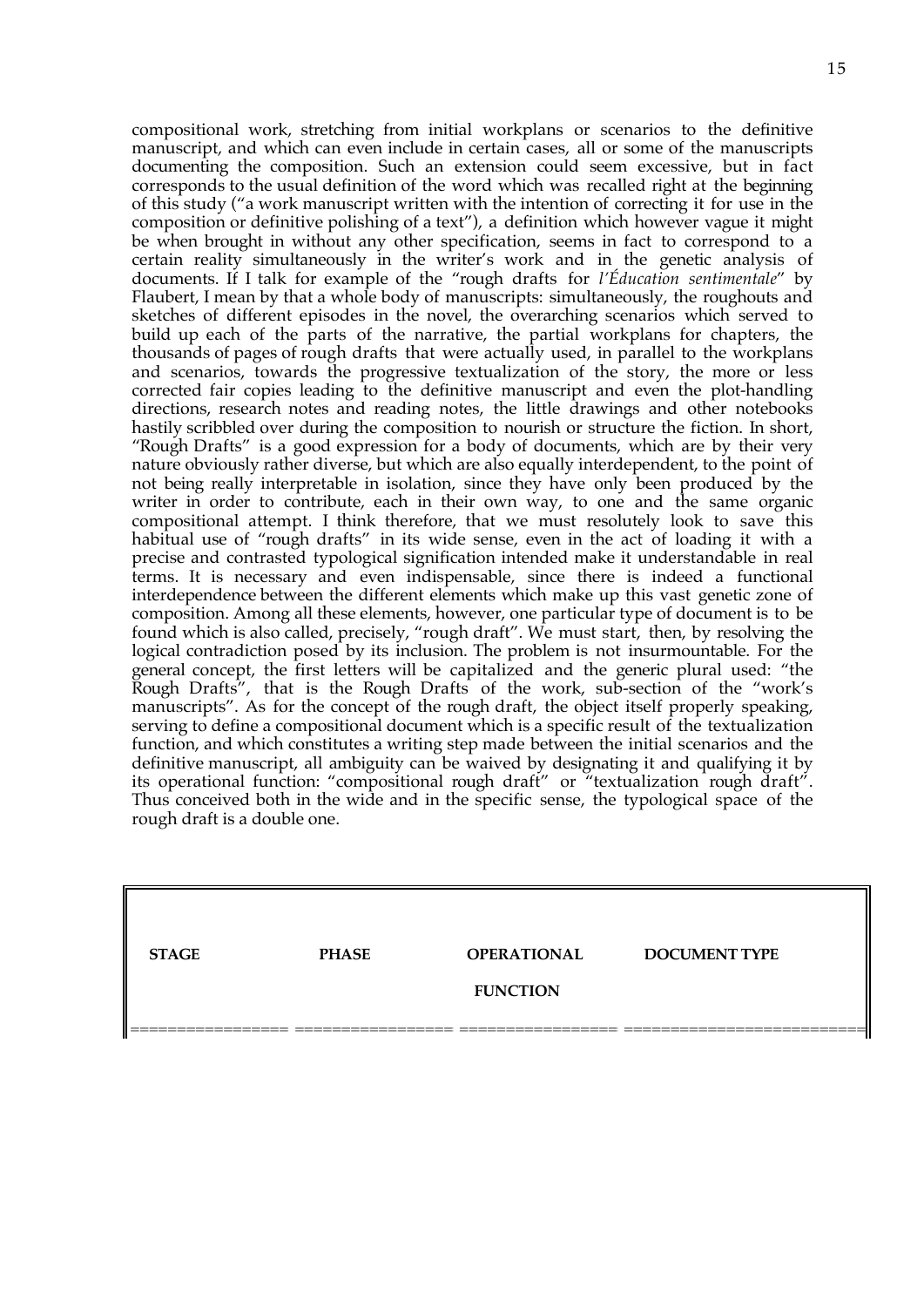|                          |                                     |                 | · Previously collected genetic ma                                               |
|--------------------------|-------------------------------------|-----------------|---------------------------------------------------------------------------------|
| provisional              |                                     | Orienting       | · Workplans<br>and                                                              |
| process                  | exploratory                         | pre-initial     | sources compositions                                                            |
|                          |                                     | and             | • Notebooks,<br>marginalia,                                                     |
|                          | pre-initial                         |                 |                                                                                 |
|                          |                                     | recurrences     | of the documentation                                                            |
|                          |                                     | idea            | • Previous project or idea notes                                                |
|                          | exogenetics                         |                 |                                                                                 |
| exploratory              | and endogenetics                    | Exploring       | • Exploratory workplans                                                         |
|                          |                                     |                 |                                                                                 |
| process                  |                                     |                 | pre-project formation • Fragments of exploratory writing                        |
|                          | PRE-                                |                 | • Updated project notes or ideas                                                |
|                          |                                     |                 |                                                                                 |
|                          | <b>PHASE</b>                        | Decision-making |                                                                                 |
|                          |                                     |                 | •Initial pre-planning notes                                                     |
| Initial limit of genetic |                                     |                 | on composition subject • Preliminary research notes                             |
| zone known as the        |                                     |                 | ·Initial drawings, sketches, schen                                              |
| Rough Drafts of the work |                                     | Conceiving      | ·Initial workplans or scenarios                                                 |
| preparatory              | initial exogenetic and Pre-planning |                 | •General sketches, chronologies                                                 |
| process                  | endogenetic                         |                 | •Grand overarching roughouts                                                    |
|                          | outlining                           |                 | •Overarching workplan or scenario                                               |
| outlining                |                                     |                 | •Developed workplans and scenar                                                 |
| process                  |                                     | Structuring     | •Notes on plot handling, chronolog                                              |
|                          |                                     |                 | endogenetic outlining general structuring of •Lists, partial workplans, sketche |
|                          |                                     | the composition | ·Sub-compositional roughouts                                                    |
| <b>AVANT-TEXTE</b>       |                                     |                 |                                                                                 |
|                          |                                     |                 |                                                                                 |
|                          |                                     |                 | • Reading notes and research notes                                              |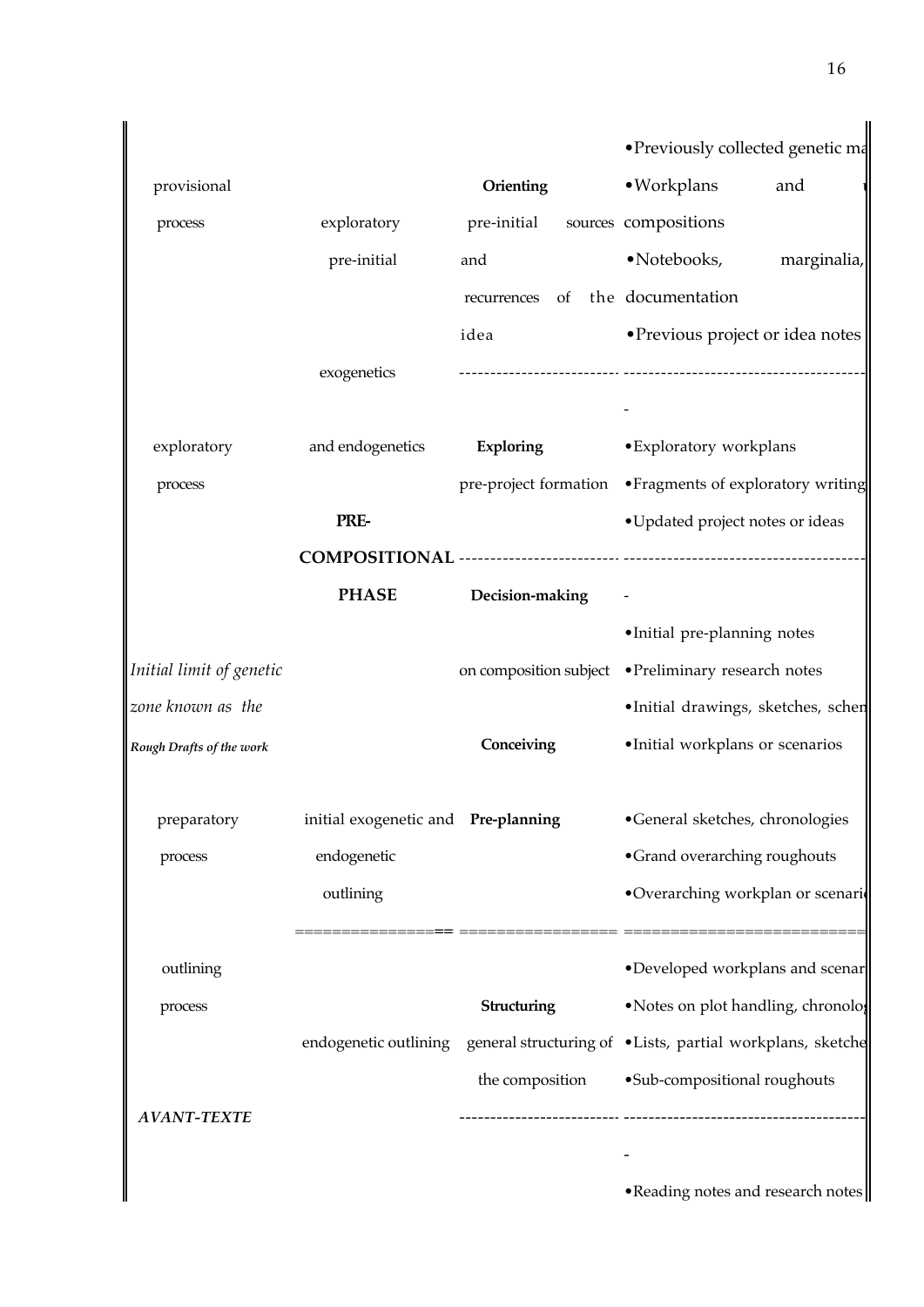|                          |                                         | Researching      | · Iconographic notes or remarks                          |
|--------------------------|-----------------------------------------|------------------|----------------------------------------------------------|
|                          |                                         |                  |                                                          |
| research                 | exogenetic writability                  | composition      | •Topographical sketches and sche                         |
| process                  |                                         | specified        | •Various doc. <sup>S</sup> , non-handwritten l           |
|                          |                                         |                  |                                                          |
|                          | <b>COMPOSITIONA</b>                     |                  |                                                          |
|                          |                                         |                  | •Opening roughouts; partial rough                        |
|                          | <b>PHASE</b>                            |                  | Inclusion of research . Basic compositional rough drafts |
|                          |                                         |                  | • Reworkings of overarching scenar                       |
| compositional            | endogenetic outlining                   | Textualising     | •Compositional plot-handling not                         |
| process                  | and writability                         |                  | •Compositional schemata and ske                          |
|                          |                                         | Restructuring or | •Intermediate workplans and scen                         |
|                          |                                         |                  | structural reworkings .Recapitulating summaries          |
|                          |                                         |                  | • Advanced compositional rough d                         |
|                          |                                         |                  | •Corrected fair copies                                   |
|                          |                                         |                  |                                                          |
| zone known as the        |                                         |                  | • Pre-definitive manuscript                              |
| Rough Drafts of the work | endogenetic writabili Finishing Touches |                  | •Definitive manuscript                                   |
| →                        |                                         |                  |                                                          |
|                          | PRE-PUBLISHING                          |                  | • Handwritten copies of definitive                       |
|                          | <b>PHASE</b>                            |                  |                                                          |
|                          |                                         |                  |                                                          |
| post-compositional       |                                         | Preparing        | •Corrected copyist's manuscript                          |
| process                  | endogenetic writabili for publication   |                  | •Corrected copies or typescripts                         |
|                          |                                         |                  | •Corrected proofs                                        |
|                          |                                         |                  |                                                          |
|                          |                                         | Manufacturing    | • Notes on layout                                        |
|                          |                                         | Publishing       | • Pre-first publication edition (Pre-                    |
|                          |                                         |                  |                                                          |
|                          | <b>PUBLICATION</b>                      |                  | • First edition in book form                             |